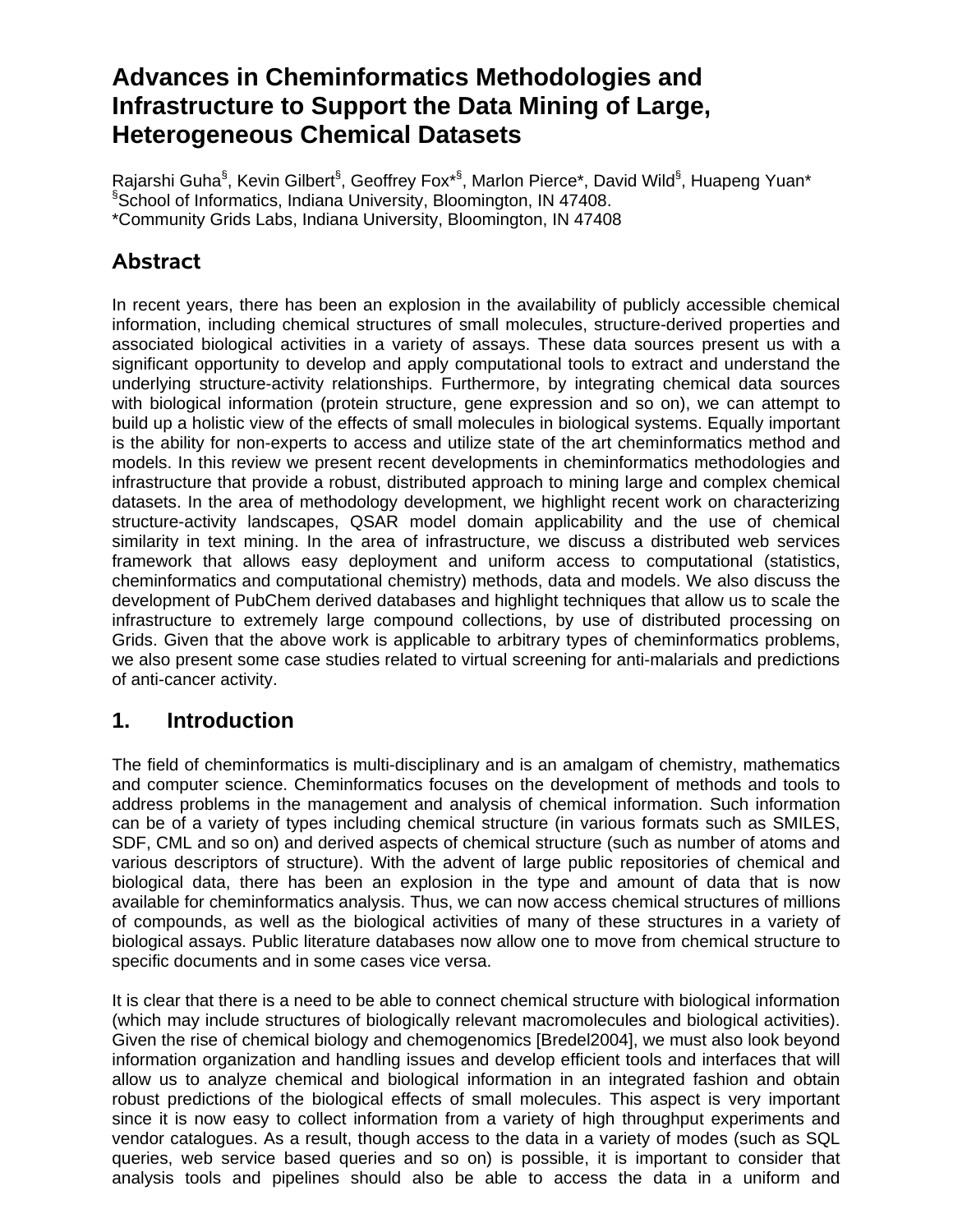standardized manner and in the longer term, without human intervention.

These requirements are not unique to cheminformatics. Indeed computer scientists and software engineers have developed a wide array of systems that support the interlinking of geographically distributed computational resources. The idea of the modern Grid computing was first described by.[Foster1999]. This architecture aims to connect geographically distributed individual computers, clusters of computers, and more specialized parallel computing and mass storage resources, providing services and client libraries for remote job execution, distributed file management, resource information management, and integrated security. This architecture has merged with the more general Web service architecture. Generally all such systems are examples of Service Oriented Architecture, in which network accessible services with welldefined access (or programming) interfaces communicate with client applications using XMLencoded messages transmitted over HTTP. Typically the service interfaces are defined with the Web Service Description Language (WSDL) and messages are wrapped in SOAP. Alternative versions of this architecticture have also become popular. The Representation State Transfer (REST) style of Web services replaces WSDL with the basic HTTP operations GET, POST, PUT, and DELETE, which operate on URLs. The actual content of the URLs may be SOAP messages but also RSS and Atom XML formats are popular. Non-XML formats like JavaScript Object Notation (JSON) can also be used for messages. In any case, the general architecture approaches are similar, and the distinctions do not concern us here. The advantages to such an architecture are obvious: one is no longer restricted to a local machine and submitted jobs can be moved to the most appropriate machine (in terms of hardware configuration or availability). The NSF-funded t TeraGrid and the NSF and DOE-funded Open Science Grid are the two most prominent examples of Web service-based Grids for scientific computing within the United States.

There are a number of important aspects of such distributed infrastructures. First, the broad goal is to enable collaboration between different groups in an easy and efficient manner. Such collaborations will involve communication between people as well as machines, and will exchange a wide variety of data types (documents, chemical structures, assay readouts and so on). Second, to achieve efficiency, standards for interoperability are critical. Such standards apply to various parts of such an infrastructure including communication standards, data storage and annotation standards as well as authentication standards. Third, given the compute intensive nature of many chemical problems, easy access to powerful machines such as supercomputers and computational grids becomes important. Such infrastructures need to adhere to standards developed in the Web and Grid computing communities if they are to make use of such resources. In the area of cheminformatics, Guha et al [REF] have described the "Blue Obelisk", an umbrella organization of various open source projects, whose aim is to define and promulgate community-approved standard for various aspects of cheminformatics. There are many different features of distributed infrastructures and while a number of efforts in the chemical sciences community will be discussed in this paper, it should be noted that, all the projects do not aim to address all the features noted here. Indeed, this is the utility of such infrastructures – as long as they follow standards, they should be able to interoperate. We also note that a variety of other fields have developed distributed infrastructures and example include geography, biology and high energy physics and we do not discuss them in this paper and rather, focus on the chemical sciences.

It should be noted that a distributed infrastructure is not simply about linking computational resources. Indeed, the most common feature of such an infrastructure is the ability to connect data sources in a seamless fashion. This is especially important given the fact that we are faced with a deluge of data from a variety of sources. Clearly, no one person or organization is in a position to effectively analyze it all. As a result, such data sources must be made easily accessible. But it is not sufficient to allow easy connections to the sources. Flexible approaches must be provided to allow queries and combine results from different data sources. Though it is certainly true that simply having large amounts of data does not lead to insight, it is also true that no insight will be derived from such data collections if they cannot be analyzed in a flexible and efficient manner. This observation leads on to the fact that once data is accessible, analytic methods must be applied. The cheminformatics literature is replete with methods for various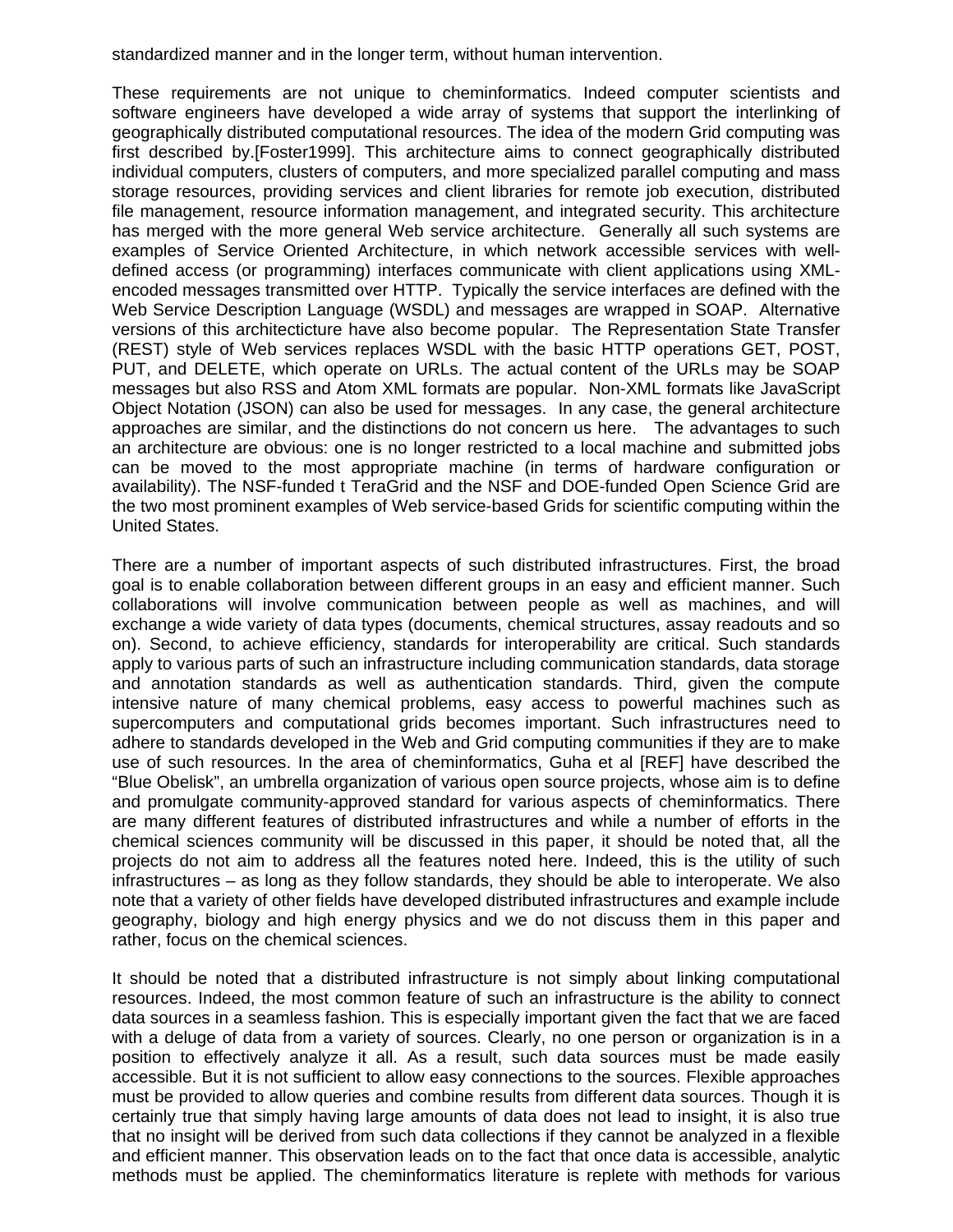tasks. Yet, analysis of real world data demands that robust and efficient *implementations* be available. Given the heterogeneity of today's computing infrastructure, it is natural to expect that analysis tools and methods will be accessible in a variety of ways. Traditionally, command line tools have been used by scientists, giving way to GUI's. However, both are generally restricted to local functionality, though many of today's tools can make use of resources on the Internet. As will be described later on, making such tools available as distributed services leads to a much more flexible analysis infrastructure – one that can be accessed from anywhere and that can be incorporated into any thing, be it a command line, GUI or workflow tool. Adopting this open service architecture is vital if we want academic chemical informatics research to prosper, as it enable new tools and pipelines to be developed from existing parts. Figure 1 pictorially demonstrates the evolution of distributed infrastructures from both a hardware and software perspective.

#### **2. Outline**

The paper is arranged as follows. In Section 3 we discuss previous work that has developed distributed infrastructure for various aspects of chemistry including ab-initio computation, crystallography, virtual screening and cheminformatics. We also briefly discuss the use of various standards that make such infrastructures viable. In Section 4 we discuss the efforts at Indiana University to develop a cheminformatics cyber-infrastructure that addresses a wide range of topics in cheminformatics ranging from ore cheminformatics methods and predictive modeling methods to specific tools and data storage. In this section, we highlight how each aspect of the infrastructure is designed to provide flexibility in terms of access and usage, allowing one to develop novel applications in a rapid fashion. In Section 5 we present two case studies where we have utilized portions of our infrastructure to address real-world problems. Finally, Section 6 summarizes our research and discusses future work.

#### **3. Previous Work**

Though cheminformatics has been in existence since the 1960's, it is only recently that large collections of chemical information have highlighted the need for infrastructures capable of handling them. At the same time, the ability to connect computers in networks as well connect networks themselves provides us with vast computing power, that in many cases is also cheap. The use of compute clusters, which are usually a collection of machines located in a single geographical location, is common in many areas of high-performance computing such as computational chemistry and biology. More recently, the ability to seamlessly utilize geographically dispersed computers and networks has led to a number of large, *distributed*, projects such as Folding@Home [Pande2003]. In both these cases, the focus is on enhancing computational power, by virtue of parallelization. The combination of distributed computer systems, large collections of chemical and biological information, and novel computational methodologies presents us with a new way to enhance the usage and accessibility of chemical information. By virtue of well-known standards to represent data and communicate between programs, we now have the ability to "mix and match" methods and data in an unprecedented fashion.

Various subfields of chemistry have developed and employed distributed infrastructures for a variety of purposes. A number of these efforts focus on compute-intensive tasks such as *abinitio* calculations whereas others represent infrastructures to store and disseminate chemical data (such as crystal structures). It is only recently that such infrastructures have been developed and deployed for problems in cheminformatics in general. In this section, we briefly survey past work that have employed distributed infrastructures in the chemical sciences. At this point, we should note that traditional definitions of cheminformatics can cover all the work described in this section. Thus, a cyberinfrastructure for *ab-initio* calculations could be described as a cheminformatics project. We choose to be a little narrower and consider individual infrastructures in terms of their application area. In this sense, a cheminformatics cyberinfrastructure would relate to tasks in the domain of cheminformatics such as predictive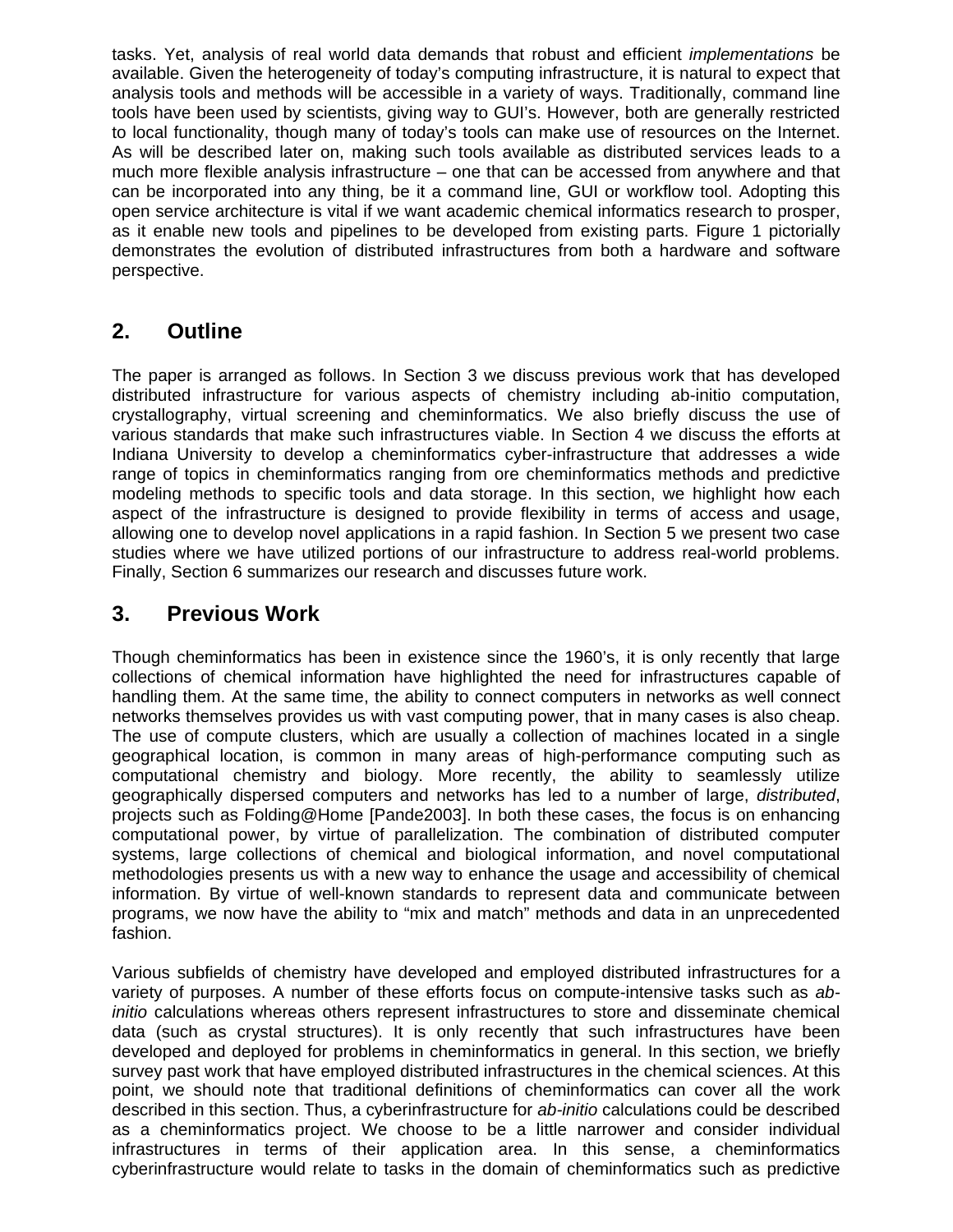modeling, diversity analysis, virtual library generation and so on. Such an infrastructure would be distinct from say one designed to support crystallographic information, though of course, the two could interoperate with each other.

We first consider a distributed infrastructure designed to store and share crystallographic information. Cole et al [REF, REF] described an infrastructure, termed the ECSES environment, to share high-throughput crystallographic information that connected users, spread across the Internet, to instrumentation. The infrastructure allowed users to remotely monitor crystallographic experiments and perform the relevant analysis. For example, a user could provide a sample to the crystallography service and then view images from a diffractometer and evaluate unit cell parameters in real time, communicate with the instrument operator and so on. On completion, the crystallographic data is stored in a local database. The environment then allows a user to search databases remotely for crystal structures that are similar to the one generated. The ECSES environment was constructed using Grid (specifically, Globus [REF]) and web service technologies that allowed secure two-communication between users and crystallographic facilities. By use of secure web services, the environment provided access to the Cambridge Structural Database for queries. The use of Grid technologies allowed the ECSES environment to support computationally intensive operations such as melting point calculations. A similar project that enables control of crystallographic instrumentation and distributed analysis of experimental data is the CIMA project [REF,REF]

Another distributed infrastructure for crystallography was described by Hunter et al [REF]. They developed AnnoCryst, a system that allowed users to collaboratively annotate crystal structures and share such annotations in a secure and asynchronous fashion. The system is designed such that annotations for a given crystal structure are stored in a secure fashion and can easily be linked to actual crystal records, which may be stored in arbitrary databases. An important focus of the system is the ability to allow *groups* of scientists to collaborate on annotations. Given that annotations are stored, security played an important role, to allow authentication of such annotations. The infrastructure was developed using a variety of open source components and made extensive use of published standards. For example, they employed Shibboleth [REF] to enable identity management and XACML to define and enforce access control policies. They also made extensive use of social networking standards such as FOAF to describe relationships between contributors and semantic web tools (such as Annotea for the storage of annotations) and standards such as RDF. The latter aspect is important since it allowed them to link to other semantic resources such as Connotea and the Protein Ontology as well as allow sophisticated semantic searches (using SPARQL) over the annotation collection. This project highlights that distributed infrastructures need not be restricted to computational services or data storage. Indeed, the AnnoCryst project combines data storage with collaborative interaction, allowing multiple distributed users to enhance entries in a wide range of crystal structure repositories.

Paolini and Bhattacharjee [REF] described the development of a web service infrastructure to access thermochemical data and calculations. They aggregated a variety of thermochemical data sources, such as NIST, NASA and CHEMKIN [REF], into a relational database. In addition to storing reported data, they also performed a number of calculations to evaluate properties such as entropy and hat capacities. Access to the database is provided via SOAP based web services. They also highlighted the flexibility of these web services by incorporating them into Matlab and Microsoft Excel to generate formatted thermochemical data tables.

The field of computational chemistry has seen a number of grid computing initiatives. An early example is that of the Computational Chemistry Grid (CCG) [REF]. This project was a threetiered system consisting of a client side GUI, a middleware service and a resource layer. The middleware layer was based on Globus [REF] and its role was to distribute jobs across the Grid, based on a variety of parameters such as allocations and availability. The primary use of this grid was to run computational chemistry calculations such as Gaussian and NWChem. In a similar fashion, Truong et al [REF] developed a cyberinfrastructure for scientific computing termed CSE-Online. This project consisted of a centralized web portal that was the point of entry for users. Via this portal, a user would be able to access individual programs, upload datasets and extract results form prior runs. The actual computational services were provided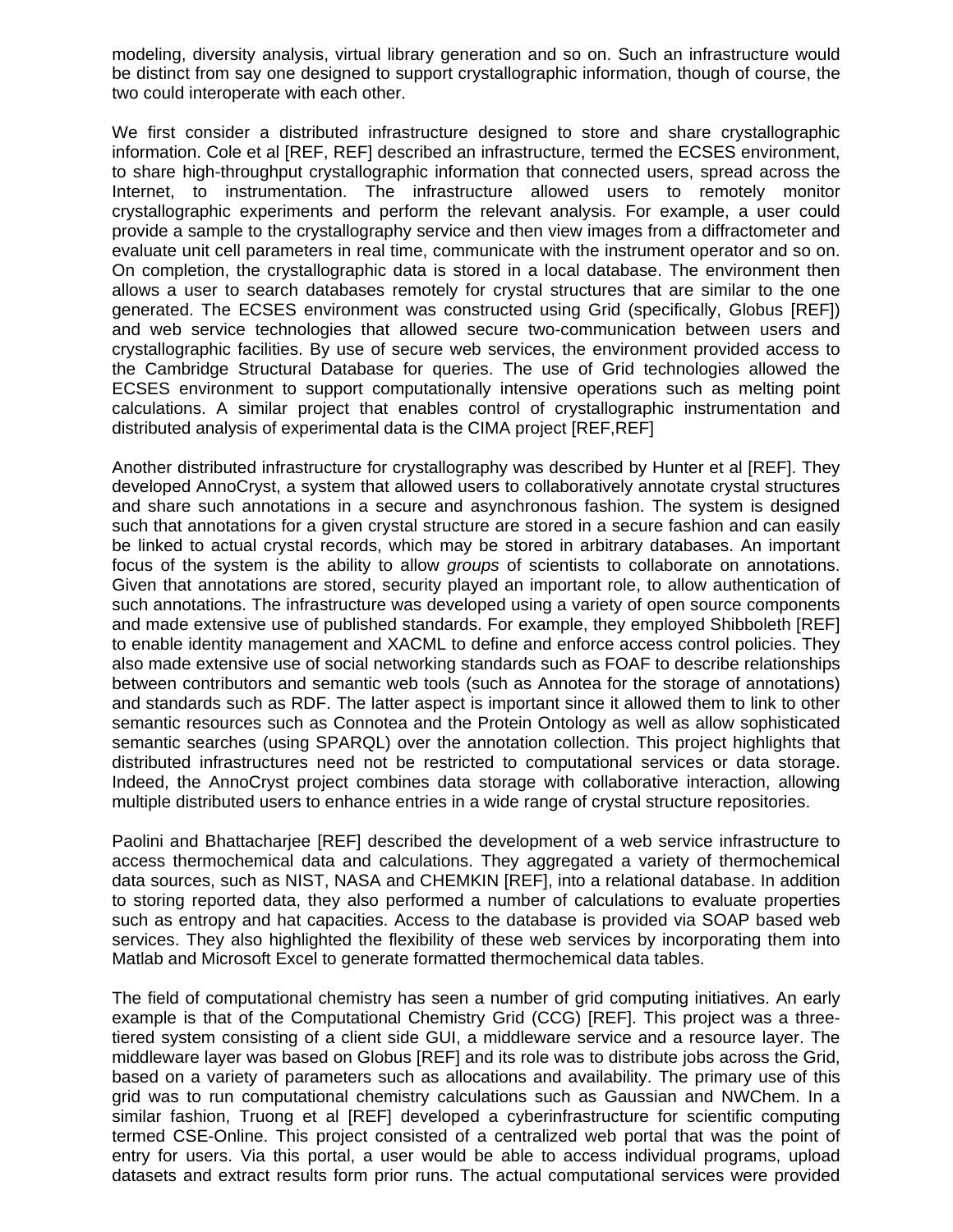by multiple, possible remote, servers hosting individual applications. The infrastructure also provided resource management tools such as job scheduling via PBS and job submission to the TeraGrid [REF] Communication between the portal and individual compute servers is performed via web services. In addition to the online portal, the project also developed a desktop interface to the portal which provided a variety of capabilities such as relational database for storage, visualization of results, generation of input scripts and so on. In terms of functionality, the infrastructure was oriented towards ab-initio calculations and molecular simulation. Sanna et al [REF] described the development of a Grid infrastructure for quantum chemistry computations using Gaussian [REF]. Their infrastructure was based on a three-tier architecture comprised of an *interface tier* (responsible for communications between the grid infrastructure and user clients), the *grid tier* (responsible for management of grid resources and scheduling) and finally the *resource tier* (responsible for the actual computations) and has been described by De Meo [REF]. It is interesting to note that the quantum computing grid described by Sanna was adapted from a Grid infrastructure developed for a bioinformatics application – highlighting the generality of this approach.

Finally, we consider efforts to develop distributed infrastructure specifically in the area of cheminformatics. An early effort at a distributed infrastructure for chemical information is the World Wide Molecular Matrix (WWMM) developed by Murray-Rust and co-workers at Cambridge University. The focus of this project was the development of web services that would provide access to data sources (usually some form of relational database) and methods (such as format conversions). As part of this project, they also investigated the use of XML databases (specifically XIndice) for efficient storage and querying of CML [Murray-Rust1999] documents.

In 2005, the NIH funded several groups (including Indiana University) under the Molecular Libraries Initiative (MLI) [Austin2004]. These groups were termed Exploratory Centers for Cheminformatics Research (ECCR) and were tasked with extending the state of the art in cheminformatics research. Though much of the research focused on methodology development, a significant aspect of their work was in providing access to tools, methods and data. For example, the University of North Carolina have developed *CarolineChemBench* (http://ceccr.unc.edu/) which is a web interface to a wide variety of tools, primarily focusing on QSAR modeling. As the name suggests, the application aims to be a web-based workbench for QSAR modeling. It provides access to a number of molecular descriptors and machine learning methods. A similar application was developed at the Renssalear Polytechnic Institute, which focused on a descriptor development and machine learning methods for QSAR modeling (http://reccr.chem.rpi.edu/). As with the UNC efforts, their tools were exposed in the form of a web application that allowed users to upload data and develop predictive models. Characteristic of both these efforts is that access to their tools and methods is strictly via a web application. In other words, a user must navigate to their web page and use the functionality provided by the developers. For many cases, this is sufficient. However, it is can be an inflexible approach at times and does not allow one to "mix and match" methods. North Caroline State University was also designated an ECCR and their focus was on machine learning methods and validation methods for statistical models. They developed a web application in which users could upload data and automatically develop a series of predictive models. As part of their work, they developed a tool called PowerMV [REF] which is a standalone tool to examine SD files and generate a wide variety of molecular descriptors. This tool was employed by their web application, in the backend, to provide input to the machine learning algorithms.

Apart from the NIH funded groups mentioned above, a number of other workers have developed infrastructure for various cheminformatics tasks. For example, Sild et al [Sild2006] have described a Grid infrastructure termed OpenMolGRID which connects geographically distributed computational resources to provide seamless access to data and applications. Their infrastructure was comprised of three main components: a data warehouse, data mining module and molecular engineering module. These high level modules are based on the UNICORE [Romberg2002] Grid middleware. More specifically, they incorporated tools such as CODESSA Pro and MOPAC, which were linked into workflows using MetaPlugin [Sild2005] allowing users to automate the QSAR modeling process across the Grid.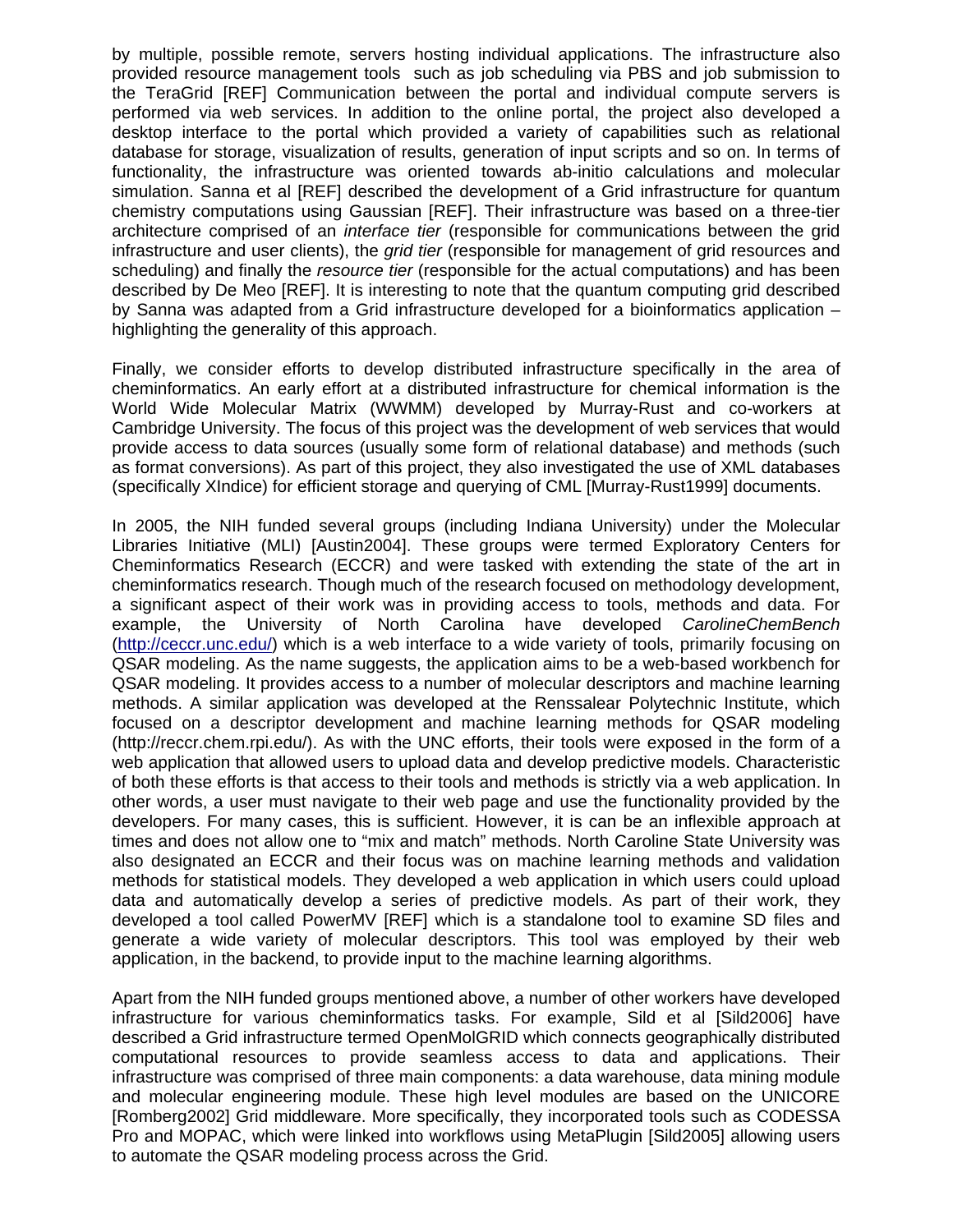Karthikeyan et al [REF] described a distributed infrastructure, termed ChemSTAR based on Java Remote Method Invocation (RMI) to distribute molecular descriptor calculations over multiple machines. They employed this infrastructure to rapidly evaluate molecular descriptors for 11 million molecules. This infrastructure differs from OpenMolGRID in that it does not use a standard middleware such as Globus or UNICORE. In this sense, the use and deployment of ChemSTAR is not as seamless as some other infrastructures. It should also be noted that other projects such as VCCLAB [REF] have also employed a Java RMI approach to connect geographically distributed resources to provide access to various cheminformatics and data mining tools via a single point of entry. As with OpenMolGrid, it employs a three-tier architecture in which users employ a local client (written as a Java applet), which communicates with a "SuperServer" acting as the middleware between the client applet and the actual compute servers.

Though the Semantic Web [Goble2006] is not a distributed infrastructure per se, developments in this area are becoming key to efficient, automated and seamless use of distributed infrastructures. A number of efforts have been reported on the incorporation of semantic technologies into chemical information sources. A number of technologies have been developed to represent, search and manipulate semantic information including RDF, SPARQL, and FOAF. A number of workers have co-opted these technologies to develop novel applications in cheminformatics. This is not surprising since chemical information is extremely diverse (ranging from structural information, patents and journal articles to drug targets, side effects and pathway information) and traditional methods of storage and manipulation do not always make the links between individual concepts apparent.

Much of the work in this area, as applied to chemistry builds on the seminal work by Murray-Rust and co-workers in developing an XML format to represent chemical data, termed Chemical Markup Language (CML) [REF]. An early application of CML to represent the semantics of chemical information was CMLRSS [REF], which was used to enhance RSS feeds with chemical data. Casher et al [REF] described an ontology, termed SemanticEye, to enhance the extractability of chemical information from various documents (primarily PDF) and store such information in an RDF repository. Some examples of the information they extracted included document metadata (encoded as Adobe XMP within a PDF), Digital Object Identifiers (DOI) and structures represented as InChI's. They also developed a browser-based interface allowing users to explore the metadata repository and examine individual documents or even aggregate documents based on their semantic relationships (such as similarity based on the InChI's contained within the documents). Taylor et al [REF] also described the use of RDF to represent and store chemical information. An important aspect of their presentation was the ability to incorporate provenance information into the repositories. They also examined the use of triplestores to store chemical information and their behavior with respect to size of the collection. They performed benchmarks such as chained RDF queries and insertion of RDF files into the triple-store and showed that they could obtain reasonable performance with up to 36 million triples (representing the unique molecules from the ZINC [REF] database).

Another project in the area of semantic chemistry being carried out by the Royal Society of Chemistry and is termed Project Prospect. The goal of this project was to markup journal articles in the field of chemistry such that one could link articles to other source of information in a semantic manner (as opposed to direct URL's). Thus, they employed the Gene Ontology [REF] and Gold Book [REF] to identify terms within the documents, highlighting them on the fly. In addition, they were able to extract chemical entities using OSCAR3 [Corbett2006] and display chemical structures for the entities that were successfully extracted. Though restricted to chemistry journal articles, this project highlights the utility of semantic markup, since searches over a document collection can employ not only exact or fuzzy textual matches, but also perform semantic queries that make use of the extracted metadata.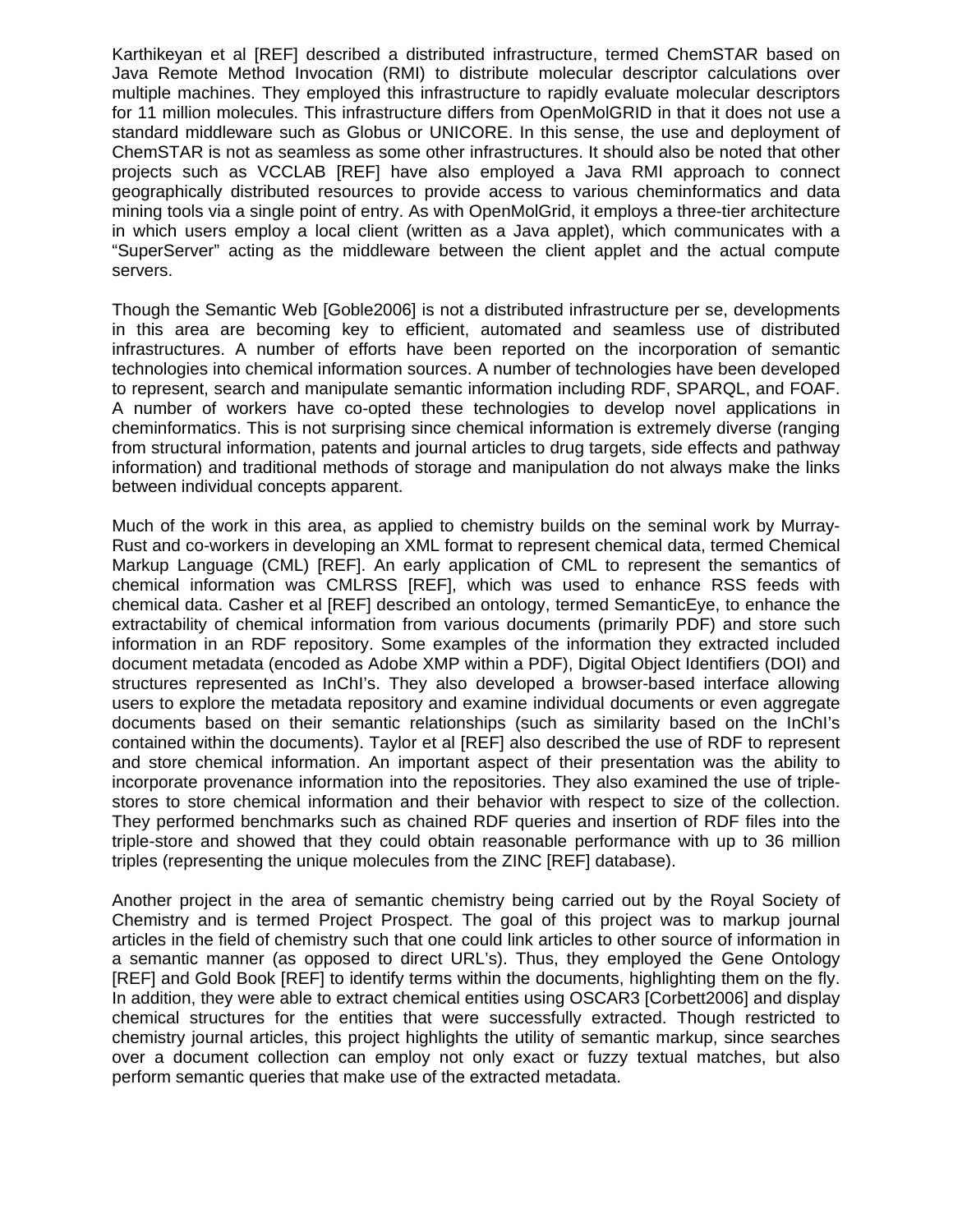# **4. A Cyberinfrastructure for Cheminformatics**

In this section, we present the cheminformatics cyberinfrastructure developed by the Cyber Infrastructure Cheminformatics Collaboratory (CICC) at Indiana University. This project was funded under the NIH MLI initiative and was tasked with developing a distributed infrastructure that would incorporate a wide variety of cheminformatics data sources and methodologies. The overarching goal of the project was to provide multiple, flexible approaches to access cheminformatics methods and data. In this section we discuss various aspects of this project including methodology development and cheminformatics web services.

#### **4.1. Novel cheminformatics methodologies**

Key to a cyberinfrastructure for cheminformatics is the development of novel cheminformatics methodologies. In this context, we have been developing methods that address a number of areas in cheminformatics ranging from characterization of chemical spaces and quantitative structure-activity relationships to analysis of chemical documents.

Chemical spaces are defined for a set of molecules in terms of a collection of molecular descriptors. Given that one can generate thousands of descriptors [REF], chemical spaces can have high dimensionality. Given a suitably selected chemical space, a common task is to characterize the distribution of the molecules in the chemical space. This is formally termed diversity analysis [Martin2001] and a number of methods have been described in the literature [REFS]. We recently described a method termed RNN curves that allows one to characterize the spatial distribution of molecules in arbitrary chemical spaces by measuring the density of the chemical space around a given molecule. An immediate application of the method is to identify outliers in a dataset [REF]. The method has also been extended to the problem of *a priori* evaluation of the number of clusters in a data set. Traditionally, one has had to perform multiple clusterings to identify the "best" number of clusters. In this context, "best" is determine using one of the many cluster quality measures such as the silhouette width [Kaufman1990], Dunns index [Dunn1974] and so on. The RNN-curve method allows one to analyze the dataset to identify the number of clusters, without having to perform the clustering itself. In many ways this method is similar to the "gap statistic" described by Tibshirani et al [Tibshirani2001], but is not based on any distributional assumptions. Though the method does have some drawbacks related to specific spatial distributions, experiments on real and synthetic datasets [REF] indicate that it is able to correctly identify the number of clusters in a dataset. The observations were also confirmed by comparing the results with those obtained using the silhouette width based on multiple clusterings.

We have also applied the deterministic annealing algorithm [Rose1990, Rose1998] to the problem of clustering large collections of chemical compounds. The specific method employed combined deterministic annealing and Generative Topographic Mapping (GTM) [Bishop1998]. In comparison to simulated annealing, deterministic annealing does not involve any Monte Carlo steps and rather, optimizes the energy function iteratively, as the annealing temperature is reduced. This procedure compares well with the traditional k-means clustering algorithm. Given that the clustering is usually performed in a high dimensional space, the use of GTM allows us to map this space to a lower dimensional form (usually 2D) such that the results of the clustering can be easily visualized. The motivation for this work was to investigate to what extent the algorithm could be parallelized on multi-core processors. We performed experiments [Qiu2007] on a 4-core and a 8-core compute cluster and considered a collection of 40,000 compounds taken from PubChem, characterized using 1052 bit BCI keys (Digital Chemistry, UK). Our experiments indicated that, depending on the number of clusters specified, we could achieve a speed of 7X on an 8-core system. While this approach requires that one specify the number of clusters *a priori*, the results indicate that clustering large compound collections can make good use of modern multi-core systems.

In the area of quantitative structure-activity relationships we have focused on both applications and methodologies. For example, we developed QSAR models to predict the anti-cancer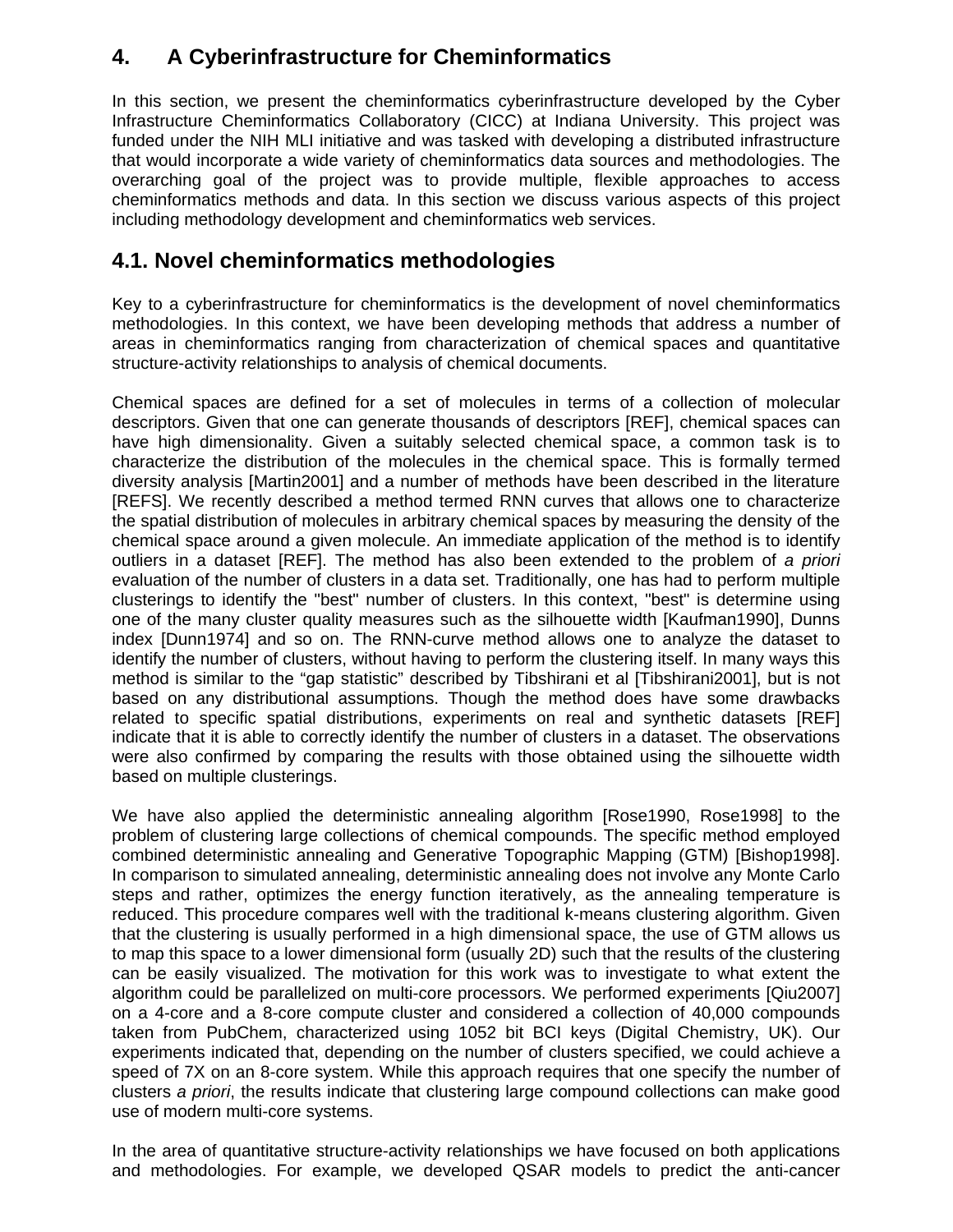activities of compounds tested against the 60 NCI cancer cell lines by the Developmental Therapeutics Program. The random forest was employed to predict the anti-cancer activity of a compound based on MACCS keys as structural descriptors. The performance of the models ranged from 75% to 80% correct over the 60 cell lines. We also employed random forest models to predict the ability of compounds to inhibit cell proliferation in a variety of human cell lines. These cell lines have been used in high-throughput screening (HTS) assays [Xia2008], which tested approximately 1300 compounds. This data was used to train the individual random forest models, which were then used to predict the cytotoxicity of an external set of compounds. The challenge in this study was the fact that the assay results for a number of the cell lines were severely unbalanced. We investigated several methods to alleviate this problem and developed a method termed "bit spectra" to allow us to compare a new dataset with the training set to determine whether the model will lead to reliable predictions for the new dataset [Guha2007].

We have also performed methodological investigations into a number of fundamental aspects of QSAR modeling. We developed a method termed "ensemble feature selection" [REF] whose goal is to identify a suitable set of descriptor such that it optimizes the predictive performance of multiple, disparate models. Traditionally, one uses a feature selection algorithm (such as a genetic algorithm) to identify a suitable set of descriptors that optimizes the performance of single model. In general, this set of descriptors will not be optimal for a different type of model. As a result, most studies have used different set of descriptors for different models, leading to the possibility that the individual models encode different aspects of the structure-activity relationship (SAR). The ensemble feature selection employs a genetic algorithm whose objective function is function of the performance of multiple models (say, linear regression and neural network models). The result of the procedure is to identify a single set of descriptors that maximizes the predictive performance of the individual models. Clearly, the models are not as good as they would have been if they had been optimized separately. Yet, our results indicate that the loss in performance is minimal.

More recently, we have described a novel approach to characterizing "activity cliffs" in a dataset [REF]. Activity cliffs are defined as pairs of compounds that are structurally very similar, yet exhibit large differences in activity. Such cliffs represent problems for traditional machine learning based QSAR methods. At the same time, these cliffs represent very important aspects of the structure-activity relationships in a dataset. As a result, it is useful to be able to explore the cliffs in a dataset. We described the Structure Activity Landscape Index (SALI) [REF] that allows one to numerically characterize activity cliffs of varying degrees. The approach generates a symmetric matrix termed the SALI matrix, which can be used to easily summarize the nature of the "landscape" represented within the dataset. However, the matrix is a rather broad view and so we developed a novel network visualization of the activity cliffs in a dataset. This view is derived from the SALI matrix, in which we consider each compound a node and two nodes are connected if they have a SALI value greater than a user defined cutoff. An example of such a SALI network is shown in Figure 2. The key feature is that it highlights the most significant activity cliffs and allows one to intuitively explore the changes that lead to increased activity. We have also employed the SALI to measure the ability of structure-activity relationship models to encode the SAR's present in a dataset [REF]. This is based on the observation that since activity cliffs represent the most "interesting" parts of an SAR, a model encoding the SAR should be able to capture these cliffs. In other words, a model that identifies more cliffs than another model could be considered the "better" model. In this context, a model "identifies" a cliff by predicting the ordering of the nodes in a SALI graph. We have shown that the method is very general in that it can be applied to any type of model that aims to encode an SAR such as QSAR docking, CoMFA and pharmacophore models. Retrospective experiments indicate that it is indeed able to differentiate between statistically similar models by considering the SAR's encoded by the model, as opposed to pure numerical metrics.

#### **4.2. Cheminformatics Tools**

Though a large component of cheminformatics research revolves around the development of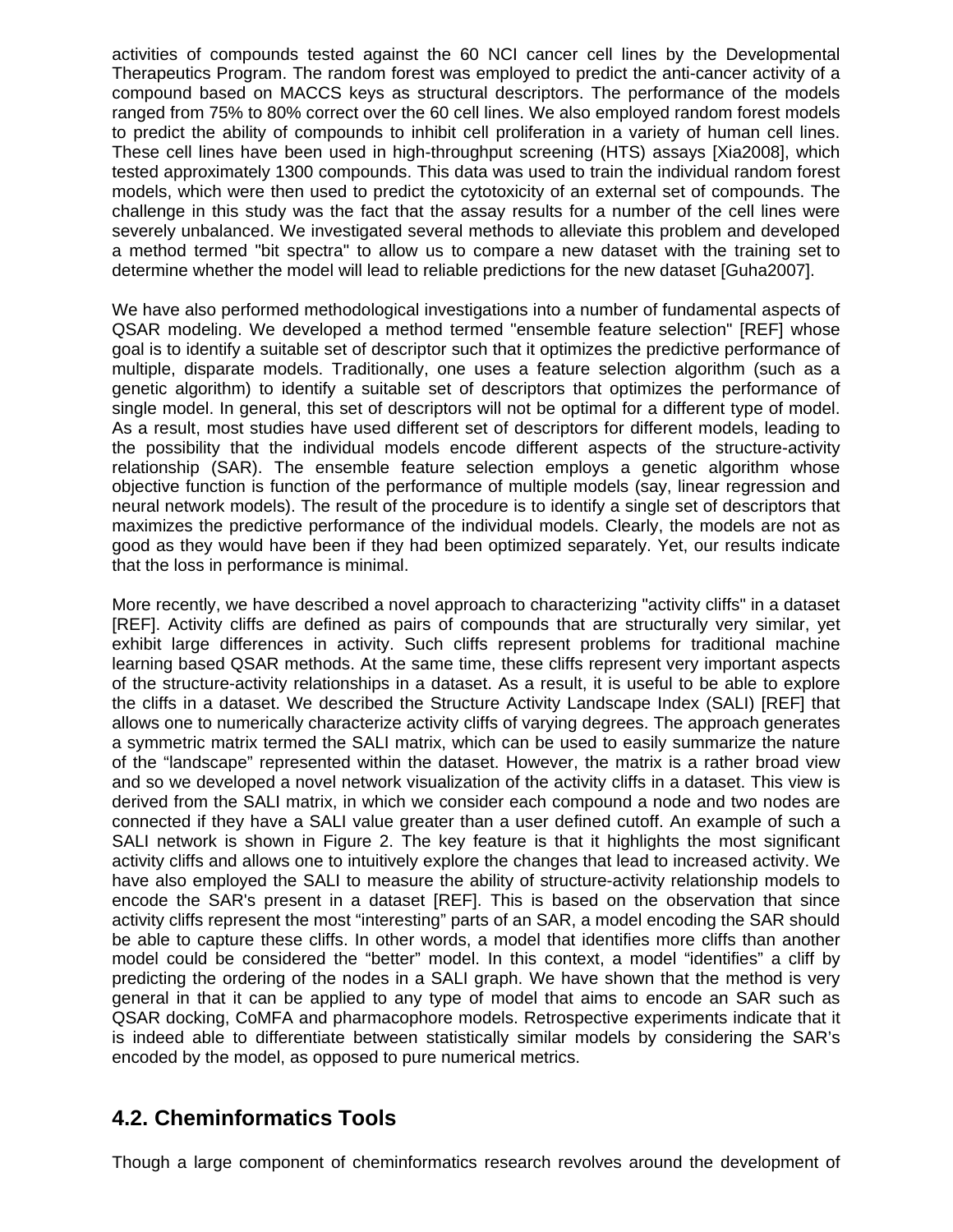efficient algorithms to analyze large and diverse chemical datasets, it is vital that such research not be restricted to theoretical analyzes. In other words, implementation of cheminformatics research is arguably as important as algorithm development. To this end, we have developed a number of tools implement many of the methodologies described in Section 4.1 and allow users to access both methods and data in a variety of environments. In this section, we provide a brief overview of the various end-user tools that have been developed as part of the CICC at Indiana University.

With the growing importance of the Internet as a means of information presentation and exchange, the number of Web-accessible chemical information sources has increased significantly. Examples include online journals, chemical databases [Williams2008], blogs and Wiki's. By definition, most such sites focus on their core competencies. Thus, online journals will not maintain large chemical structure databases. Similarly blogs that talk about chemistry will usually link to other resources. It is clear, however, that aggregation of the various different types of information can enhance the experience of a user visiting such sites. For example, if a user visits the Table of Contents page of an online journal, it would be useful to let the user know of any web pages that have commented on a specific article. Similarly, when performing a structure search on PubChem, it can be useful to display a 3D structure of a molecule. However, PubChem does not provide such structures, so these must be obtained from somewhere else.

The above scenarios, which focus on aggregating information from multiple sources, can be achieved using Userscript technology. Essentially, this is a browser technology (specifically for Mozilla based browsers) that allows a user to run a Javascript program on a webpage during load time. The script itself is free to access any resource on the Internet. However, the key feature of these scripts is that they can *rewrite* the webpage that the user is viewing in a transparent manner. That is, the user sees the rewritten page, rather than original page. We have recently described the application of this technology to cheminformatics applications [REF]. One of the userscripts we reported allows one to view 3D structures for molecules obtained via searches on the PubChem website. Thus, if one searches for the term "aspirin" and then clicks on the link for CID 2244, one is taken to a page summarizing the information for that molecule. With the userscript installed, the page is rewritten to include two new links. The first link brings up a Jmol window displaying the 3D structure obtained from the Pub3D database at Indiana University. The second link allows one to download the 3D structure in SD format. Note that this procedure is entirely transparent to the user and no manual interaction is required. A second example is a userscript that operates on Table of Contents pages for ACS journals. A number of blogs are now available that refer to various journal articles using their Digital Object Identifier (DOI). The blog posts are aggregated at http://cb.openmolecules.net/, a resource which can be queried by DOI to identify which blogs refer to a given journal article. If the userscript is installed, then when the user navigates to a Table of Contents web page, the page is modified to provide new links in the article summary that refer the user to those blog posts. A modification to this script allows the user to click on the link, which will cause a "balloon" to popup containing the commentary in question. An example is shown in Figure 5. Note that this procedure requires no intervention on the part of the user. More importantly, it requires no support from the journal website.

However, the browser is not the only environment in which users access chemical information. A number of cheminformatics tasks are based on mathematical and statistical modeling techniques (such as QSAR). A common environment for this is the R package [REF]. This is primarily a statistical programming environment, and thus does not directly support cheminformatics. We have described an add-on to R called *rcdk* [REF], which interfaces the CDK [REF] (a Java library for cheminformatics) to R. As a result, one can directly load chemical structures in the R environment and perform various cheminformatics operations such as similarity calculations, fingerprint generation and evaluation of molecular descriptors. A related package called *rpubchem* [REF] allows direct access to the PubChem database from within R. Thus, one can perform keyword searches and down structure and property information from both the PubChem compound and bioassay collections. Together with the *rcdk* package, it allows the user to directly access and manipulate chemical information within the R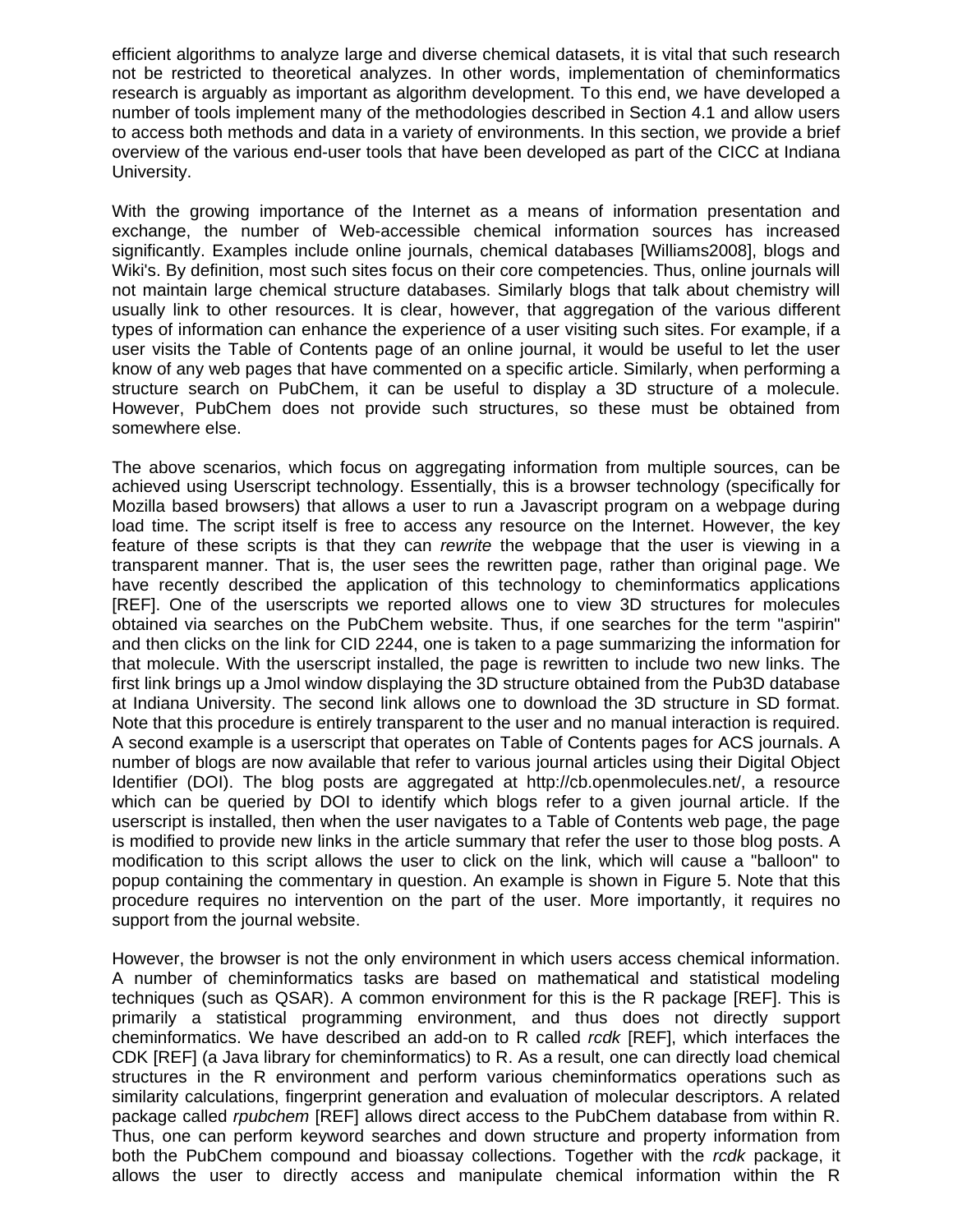environment.

In addition to the browser based tools and R packages, we have developed a number of standalone tools for a variety of tasks. Though the standalone tools by themselves do not represent a distributed infrastructure, they provide core functionality, allowing groups outside of Indiana University to replicate our infrastructure. Many of these are based on the CDK library and examples include a GUI for calculation of molecular descriptors and fingerprints and a command line tool that allows one to search 3D structure collections using pharmacophore queries [REF]. In addition, the research on structure-activity landscapes described in Section 4.1, has been implemented in a program which performs the SALI analysis and allows one to interactively explore SALI graphs. We also recently developed a program to generate 3D structures from SMILES strings, termed smi23d (http://www.chembiogrid.org/cheminfo/smi23d/), that is able to convert a SMILES string to a 3D structure in SD format. The program uses a linear embedding scheme to generate an initial set of "rough" 3D coordinates, which are then optimized using the MMFF94 force field [REF]. The use of this force field implies that compounds containing atoms that have not been parameterized in MMFF94 cannot be handled. This is contrast to programs like Corina [REF] that use a fragment-based approach and thus are able to handle a wider range of compounds. It should also be noted that smi23d generates a single conformer – which may not necessarily be the lowest energy (or even low energy). This program was used to construct the Pub3D database, discussed in Section 4.4. All the tools discussed here have been publicly released under Open Source licenses allowing them to be freely reused and incorporated into a variety of applications.

#### **4.3. Distributed access to data and methods**

Given that many groups, distributed across the world, have developed a wide variety of cheminformatics tools and algorithms, an important issue that must be addressed is the *deployment* of such tools in a manner that makes them accessible to experts and non-experts. Traditional approaches to tool deployment have been to simply make binaries (or provide the actual source code) available on a web site and have potential users download them. This approach assumes a level of software management and engineering expertise on the part of the user. Furthermore, one may also have to investigate the possible dependencies and obtain them before the actual cheminformatics tool can be used. This implies that the downloaded codes must be maintained. This approach is certainly useful in some instances, but is not an elegant solution for users who are not experts in the field of cheminformatics and simply want to use the tool. Moving away from locally running software is to provide web interfaces to tools. Wide varieties of cheminformatics methods are available in this form (such as VCCLab [Tetko2005], CECCR and RECCR). Though such a mode of deployment is useful for the nonexpert user, the flexibility of such an approach is limited to that defined by the developer. In addition, web page front ends are not always amenable to programmatic access - each tools' web page being slightly different from the others.

Our approach to the problem of deployment has been to focus on the use of web services, which allow us to provide a consistent, distributed, programmatic interface to arbitrary methods, tools and data-sources.

Specifically, we have created web service interfaces for several cheminformatics methods, standalone tools and databases. Though these services are hosted at Indiana University, they can be hosted anywhere on the Internet. Each such service is accessible in the form of function calls. As a result, one is able to combine multiple services in a single program. Clients can be written in virtually any language that supports the Simple Object Access Protocol (SOAP) [REF]. As a result, one can generate the traditional web page interfaces to these services, which communicate with them via SOAP calls. However, if alternative interfaces (such as GUI's, command line programs or even inclusion into workflow tools such as Pipeline Pilot and Knime) are desired, one can easily combine multiple services. Table 1 summarizes the various services that are currently provided by the CICC and we provide a brief description of the services below.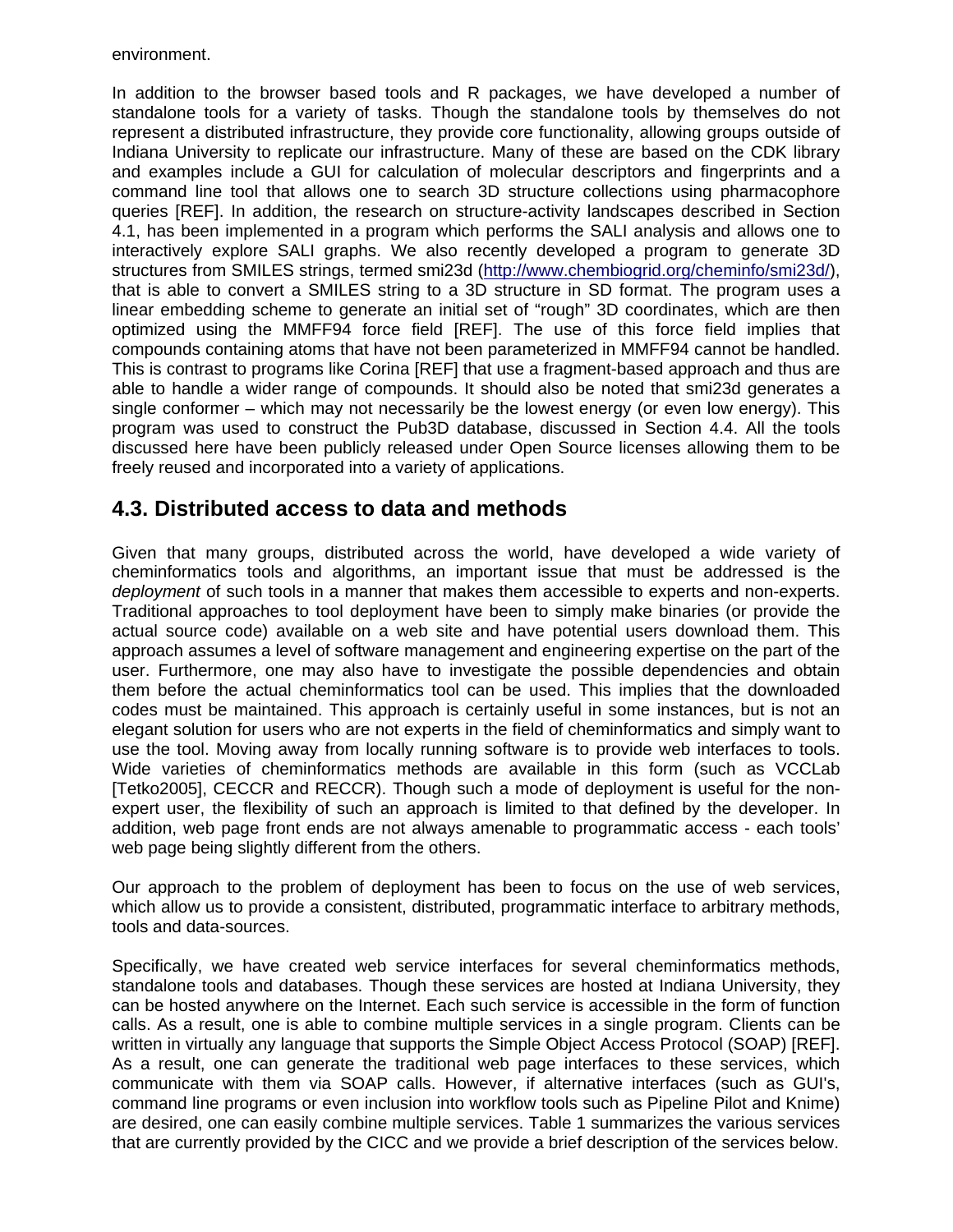We classify the services into four categories. First, we have a set of core cheminformatics services. These services represent fundamental cheminformatics operations such as fingerprint generation, similarity calculations, molecular descriptors and so on. Clearly, the bulk of these operations will not be used in a standalone manner. Rather, we expect that these will be used in combination with other services. An example might be an application that performs database queries and would like to display 2D depictions of chemical structures. Rather than integrate a standalone cheminformatics library in the application, the developer can simply make a function call to the web service and obtain a PNG of the 2D depiction.

The second class of services, represent statistical services. We specifically developed these services since predictive modeling is a common cheminformatics application. The underlying statistics engine is based on R. Individual R features such as sampling methods, model building (linear regression, neural networks and so on) and feature selection are presented as SOAP web services. The architecture of these web services has been described in detail previously [Dong2007]. The R web service infrastructure goes beyond simply exposing specific R methods as web services. Given the importance of predictive models in cheminformatics, we provide an infrastructure that allows one to deposit predictive models built in R (stored in the R binary format) and then *deploy* the model via the web service infrastructure. In this context, "deploy" implies that the model is publicly available and can be used to obtained predictions for new molecules via the web service. The infrastructure also allows one to retrieve the models, so they can be used locally if desired. An example of models deployed in this manner are a set of random forest models developed to predict anti-cancer activity on the NCI 60 cancer cell line dataset [Wang2007].

The third class of web services provides access to data sources. For example, we have created a number of databases that can be accessed via traditional SQL queries. Examples of these databases include mirrors of the PubChem compound, substance, synonym and bioassay tables as well as derivatives of PubChem, such as a 3D structure database (see Section 4.4). Traditionally, one would access such databases via SQL queries or web pages that execute said SQL queries. In contrast, we have wrapped a number of common queries, and presented them as SOAP based web services. As a result, clients can access these database using simple function calls, thus avoiding the construction of possibly complex SQL queries. At this point we don not provide a web service method that allows arbitrary SQL queries due to security issues. Even with this restriction, such an approach is still useful, since now the database can be accessed from arbitrary environments that support SOAP calls. As a result, there is no need for clients to construct SQL or scrape web pages to extract the results of queries.

The final class of services represent full fledged applications that have been wrapped as SOAP web services. This approach can be useful when certain applications have not been designed as a library. As a result, a web service essentially runs them as standalone programs and returns the output (possibly reformatted) to the user. From the users point of view, the command line details are hidden and only the functionality provided by the application is visible. The result of this approach is that arbitrary programs written in any language can be wrapped using Java web services and made to appear as simple function calls. As noted in Section 3, a number of workers have deployed computational chemistry programs in this manner. As part of our cyberinfrastructure, we have developed web service interfaces to a number of cheminformatics applications including ToxTree (http://ambit.acad.bg/toxTree) and a program design to evaluate pharmacokinetic parameters [Zhang2006]. One aspect of wrapping application as web service is that certain applications can take a long time to compute a result. In general, this is not as common a case in cheminformatics as in some other areas such as *ab-initio* calculations. A number of protocols have been devised to address the issue of asynchronous web service methods. WS-Notification and WS-Eventing have been put forward by the Web service community to provide call-back and notification mechanisms for long-running services. WS-Notification is included in the Globus Web Service stack. More recently, the Amazon Web Services team has put forward the Simple Queue Service. This is standard WSDL-described Web Service that allows other applications to update and query the state of long-running applications. Finally, RSS and Atom feeds, although normally used to syndicate humanreadable news items, can also be used to convey state-machine updates in machine-to-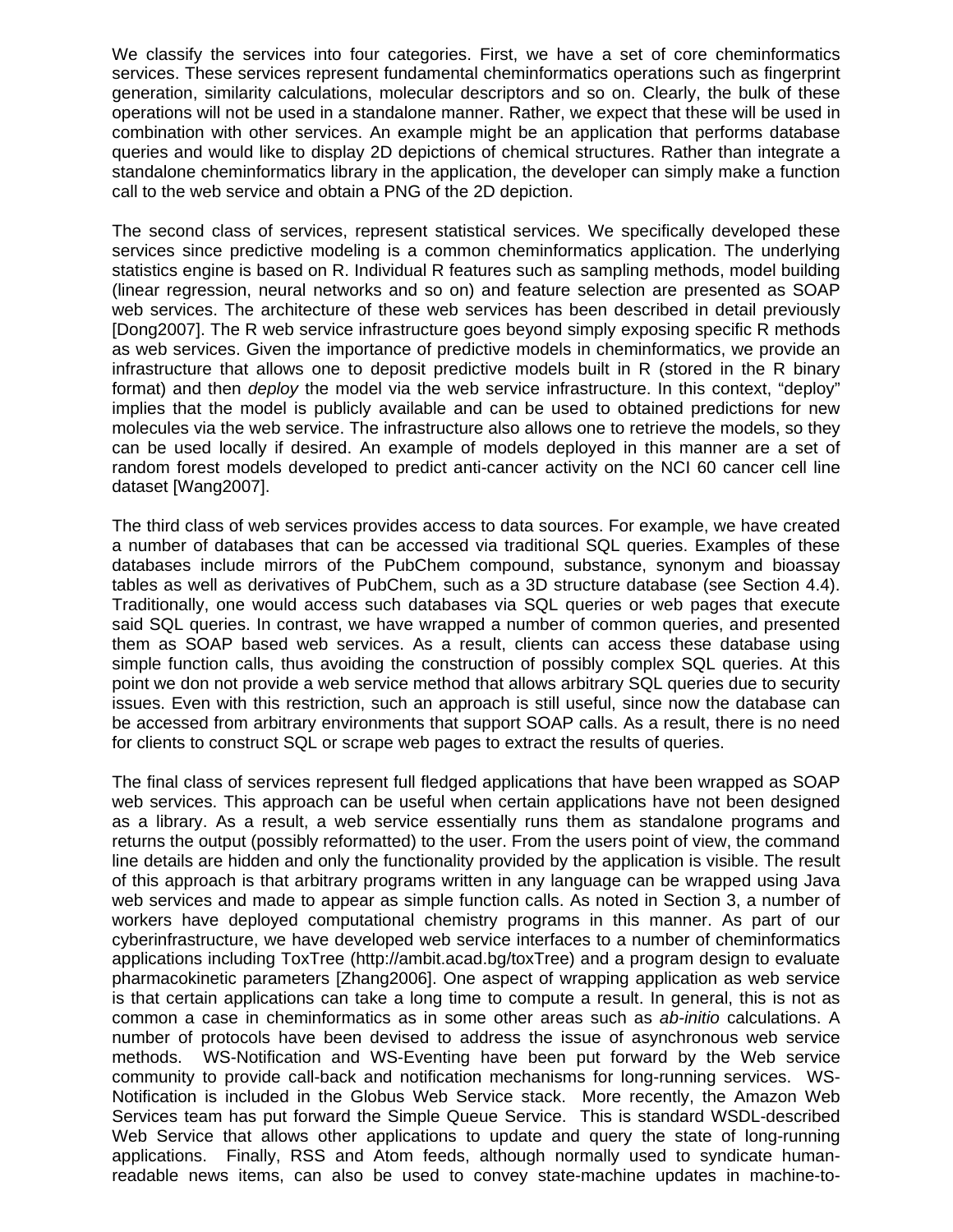machine communications. Microsoft uses an extension of this approach, called FeedSync, in its LiveMesh software.

The utility of a collection of web services providing a variety of cheminformatics functionality is key to developing novel applications that go beyond traditional command lines and GUI's. As described in Section 4.2, developing of user scripts to enhance and modify web page content is dependent on the ability to communicate with arbitrary web services for 2D depictions and structure databases. Similarly, we have been exploring the use of Ubiquity (https://wiki.mozilla.org/Labs/Ubiquity), which is an extension to Firefox allowing one to easily develop mashups. An example of such functionality is the ability to select a piece of text in a web page and display the SMILES and associated structure if it is a chemical compound. This ability hinges on the use of a web service interface to our local PubChem mirror that allows us to search for compound synonyms. With the increasing number of web services being made available in the life sciences, the ability to "mashup" functionality to provide novel representations of chemical information becomes not only easy but, we expect, commonplace.

#### **4.4. Adding Value to PubChem**

The PubChem project is a component of the Molecular Libraries Initiative [Austin2004] and was designed to be a central repository of chemical structure and biological assay information. As of August 2008, it contained 2D structures (along with a number of calculated properties) for approximately 17 million compounds and 40 million substances. In addition to chemical structures, the database also stores synonyms for the compounds. Since one of the goals of the MLI was to identify chemical probes that could be used to investigate biological systems, the screening centers created by the MLI have performed 1157 assays and the results of these have also been deposited in PubChem. Clearly, the repository provides a wealth of information on the effects of chemical structure in biological systems and thus presents a ripe opportunity for chemical data mining.

While an extremely useful resource, one aspect that has not been addressed by the project is that of 3D chemical structures. A number of cheminformatics tasks such as CoMFA, docking and pharmacophore searches require that one generate 3D structures. Thus, if one were to employ compounds from PubChem, one would need to use some external software to generate such structures. Another advantage of 3D structures is the ability to perform searches based on shape similarity. For example, the PDBCal [Li2008] database reports thermodynamic properties for a number of receptor-ligand complexes. The database provides 3D structures and it would be useful to be able to search PubChem for molecules with shapes, similar to those stored in PDBCal. Though PubChem provides structure and substructure search capabilities, such 3D shape searching is not currently possible.

To address the lack of 3D structures, we have developed a derivative database of PubChem containing single conformers for 99.9% of the entire collection. The database is termed Pub3D and is available at http://www.chembiogrid.org/cheminfo/p3d. We used the smi23d program (Section 4.2) to generate the 3D structures for the PubChem collection. After generation of the 3D structures, we then created a Postgres database storing the structure files as text fields. We then evaluated shape descriptors using the CDK for each molecule, using the technique described by Ballester and Graham Richards [Ballester2007] and implemented in the CDK. These descriptors consist of 12 values that represent the first three moments of the distributions of distances between the atoms in a molecule and three four points. In contrast to more rigorous shape representation methods such as volume overlaps (implemented in ROCS, OpenEye Inc.), this method is cruder. However, since it represents a molecule as a 12-element vector, shape comparisons can be performed extremely rapidly. Specifically, the shape similarity between two molecules in this representation is given by

$$
S_{i,j} = \left(\sqrt{\sum_{k=1}^{12} (X_{i,k} - X_{j,k})^2}\right)^{-1}
$$

where  $X_{ik}$  represents the k'th descriptor for the *i*'th molecule. Note that this definition of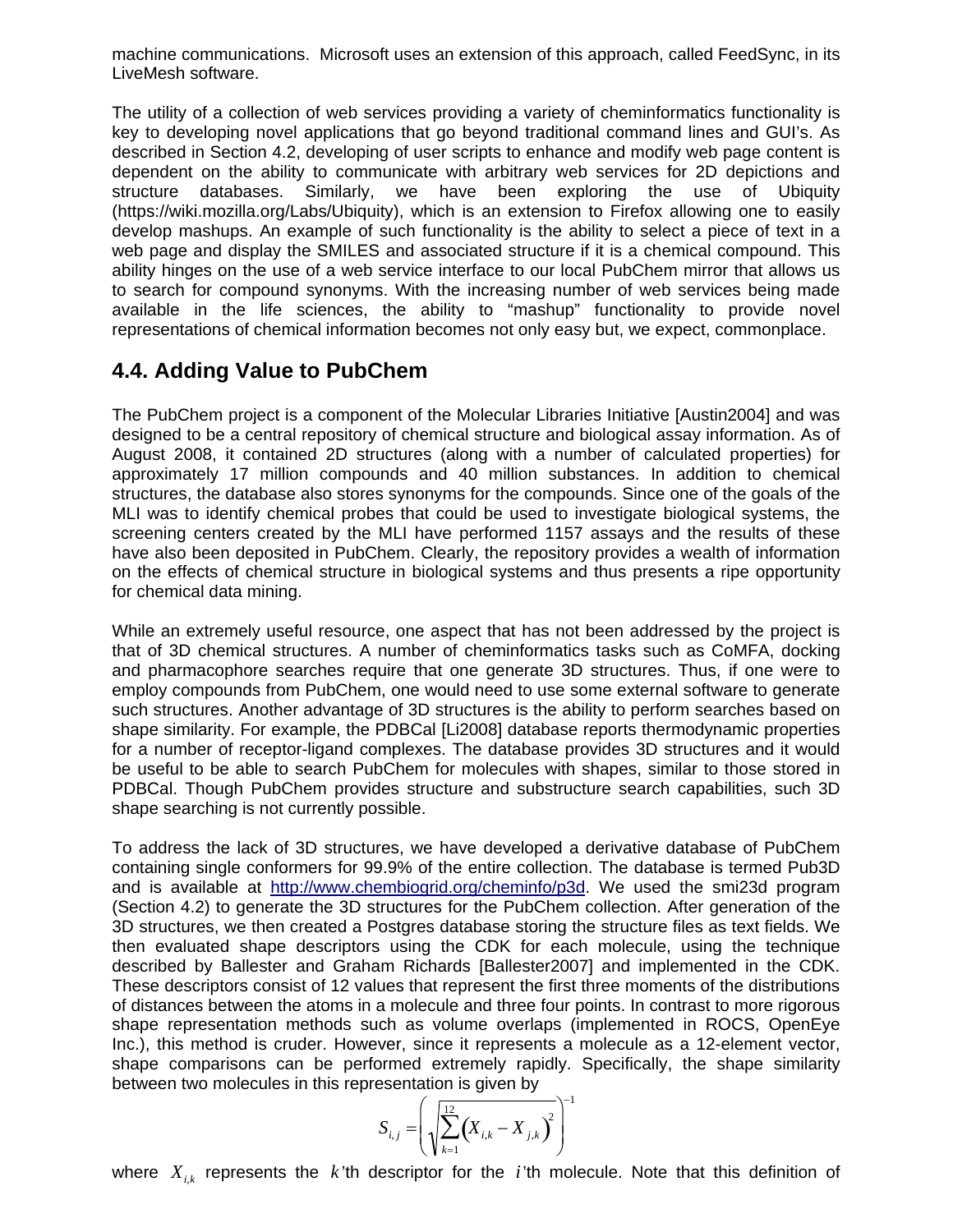similarity is different from that given by Ballester et al, where they employ the reciprocal of the normalized Manhattan distance between two shape descriptor vectors. For our purposes, the use of such a representation allowed us to store these vectors in the database and then index shape descriptors using an R-tree [Guttman1984] index, which is a spatial index that partitions a space and allows efficient nearest neighbor queries. Given that similarity queries can be formulated as nearest neighbor queries, this allows one to identify molecules with similar shapes in a rapid fashion. Figure 3 presents an example of the query performance, with a shape database of 10 million structures.

While our benchmarks indicate that shape searching in very large databases can be performed efficiently there are two significant drawbacks. Firstly, the database only stores a single conformer. In general, this limits the utility of the database. As a result, we are in the process of generating multiple conformers for the compounds in Pub3D, using in-house code for conformer generation. We expect that with multiple conformers, the database will be of general purpose utility. This however leads to the second problem. Assuming an energy window of 3.5 Kcal, our initial runs indicate that the average number of conformers per molecules is approximately 12. For the current collection of 17 million structures, this will create a database of more than 100 million structures. For such a large database, the size of the index becomes sufficiently large, that simply searching the index can take a long time. This is further exacerbated by the fact that in an ideal case the index would be stored in RAM. However, for such a large database, the amount of RAM (greater than 10GB based on current estimates) required to host it in memory, is not economical. As a result, much slower disk accesses will be required to search the index, negating the utility of the index.

To address this issue we have developed a distributed infrastructure that will allow scaling of the database to hundreds of millions of rows, yet achieve good performance. The infrastructure is shown schematically in Figure 4. We first performed a clustering of the database using the simulated annealing clustering method described in Section 4.1. The result of this procedure is to generate several clusters ranging in size from 200K to 1.5 million molecules. A key aspect of the clustering is that similar molecules are generally contained within the same cluster (though molecules on the edges of a cluster may be ambiguous). Each cluster of molecules is then hosted as a separate database, with it's own disk. We then implemented a broker that sits in front of the individual databases. The broker acts as an interface between user queries and actual query submission to the individual databases. The broker provides a web service interface, providing the advantages described in Section 4.3. When the broker receives an SQL query, it distributes the query to each of the individual databases asynchronously. It then collates the responses from each database and returns the result set to the user. The advantages of this infrastructure are obvious. As the original database grows in size, one need only add more clusters. Obviously, the clustering process is time consuming, but is a relatively infrequent process. Another bottleneck is the collation of results. If each cluster returns many thousands of results, then the collation procedure may become slow. However, for many practical cases, searches with such large result sets may not be very useful and hence the current approach appears to handle common scenarios quite efficiently.

Another area where we have attempted to add value to PubChem using a distributed infrastructure is in a service that allows one to identify possible promiscuous compounds within the PubChem bioassay collection. Promiscuous compounds are those that exhibit activity over a wide range of assays, due to factors not related to actual target binding [Feng2005, Feng2006]. Examples of phenomena that can lead to promiscuous behavior include aggregation [Feng2007] and redox cycling [Brisson2005]. Since such compounds are not actually active, it is useful to exclude them from further analysis. Though groups have reported the development of predictive models to identify promiscuous compounds [Doman2005, Roche2002], a simple way to highlight compounds that might be promiscuous is to count the number of times that they are reported as active in all the assays they are tested in. We developed a simple web application that utilizes a web service interface to a local mirror of the bioassay database and allows users to provide PubChem compound ID's and obtain a summary of the assays in which they have been noted as active. Clearly, this approach can be fooled – for example, if a compound is tested in few assays, it may be difficult to state that it is promiscuous. In such cases, the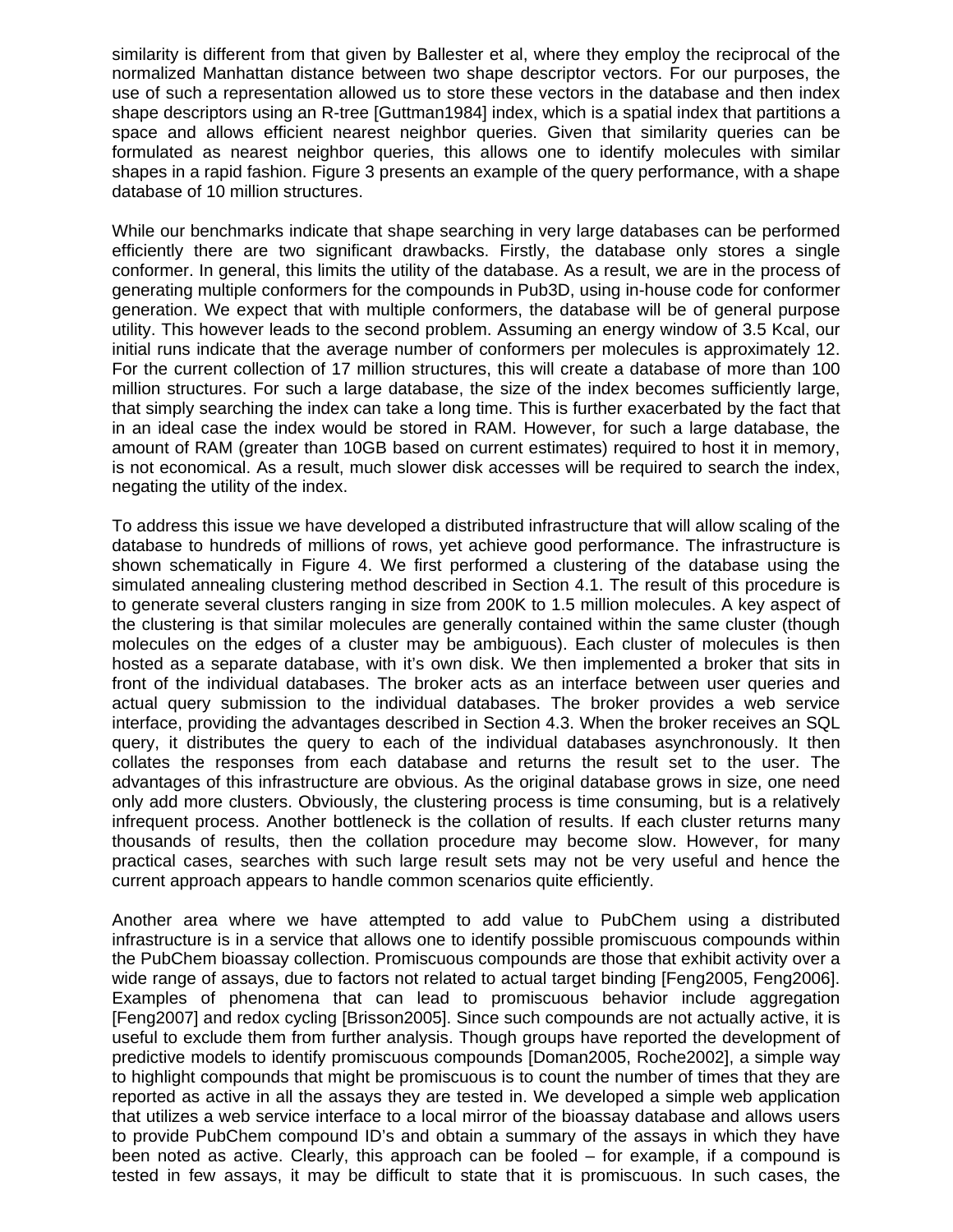"frequentist" approach can be enhanced with the use of heuristics. For example, one could employ a list of functional groups that are known to be reactive and hence could lead to promiscuous behavior.

A final aspect of adding value to PubChem is the use of RSS feeds. Traditionally, RSS feeds have been used by website to notify subscribers of new content or updates. It is natural step to apply this to databases, which are updated on a regular basis. To investigate the use of RSS feeds for PubChem, we constructed a mirror of PubChem at Indiana University. We then utilized a local web service interface to the mirrored database that allows one to execute a variety of queries (identify similar structures, retrieve structures by compound ID, substance ID or synonym and so on). The web service was used to generate an RSS feed for user-defined queries. For example, the user could search for the term "Viagra" at http://www.chembiogrid.org/cheminfo/rssint.html. The result of this search is an RSS document, rather than the usual web page. The RSS document is intended to be viewed in an RSS reader (such as Sage or Google Reader) and each entry of the feed is an individual hit from the database that matches the query. More importantly, the user can now bookmark the field and when viewed at a future time, will be updated with any new database entries that match the original query. Furthermore, we construct the feed using CMLRSS [Murray-Rust2004], which allows one to embed chemical information using CML [Murray-Rust1999] within the RSS feed. As a result the feed generated from the above website will contain 2D and 3D (if available) chemical structures of the compounds matching the query. These structures can be visualized in any CMLRSS capable reader such as Bioclipse [Spjuth2007]. Though we currently only provide an RSS feed for synonym based searches it is quite easy to extend it to arbitrary searches against the PubChem databases. Examples include searches for compounds satisfying certain property ranges (molecular weight, heavy atom count etc.) or new assays which tested a compound of interest.

#### **5. Case Studies**

In this section, we present two case studies where our infrastructure has played a role in realworld applications. These applications were chosen since they highlight the utility of our infrastructure in rapidly developing new applications by using a "mix and match" approach, without having to worry about specific tools and libraries.

#### **5.1. Virtual screening for anti-malarial drug candidates**

Malaria is a disease endemic to much of South America, South East Asia and Africa and is reported to affect nearly 300 to 500 million individuals every year [Snow2005]. Though antimalarial drug research has been carried out for over 70 years, drug resistance has become a worrisome issue. There has been much focus on identifying novel targets in the genome of *P. falciparum*, as well as new compound classes, that exhibit increased potency and higher efficacy. We have been collaborating with Prof. Jean-Claude Bradley of Drexel University in the development of novel anti-malarial compounds. Prof. Bradley is a synthetic chemist and is focusing on the Ugi reaction to generate drug candidates. Since the Ugi reaction consists of four reagents, it is easy to show that one can synthesize millions of compounds depending on how many kinds of each reagent are available. As a result, we have focused on utilizing our computational infrastructure to generate virtual libraries and then prioritize compounds within such a library.

The first step in the procedure was to generate a virtual library, given a set of candidate reagants. The Ugi reaction requires the use of an amine, carboxylic acid, ketone and isonitrile and when the compound structures are provided in the form of SMILES, it is relatively easy to implement a procedure to generate all possible combinations of the reagents. We developed a web application that utilized the CDK based cheminformatics web services to validate structures and perform substructure searches that allowed us to using string manipulation methods to generate the final library. The application also made use of OpenBabel to provide "clean" SMILES back to the user. The result of the application is that, non-experts in cheminformatics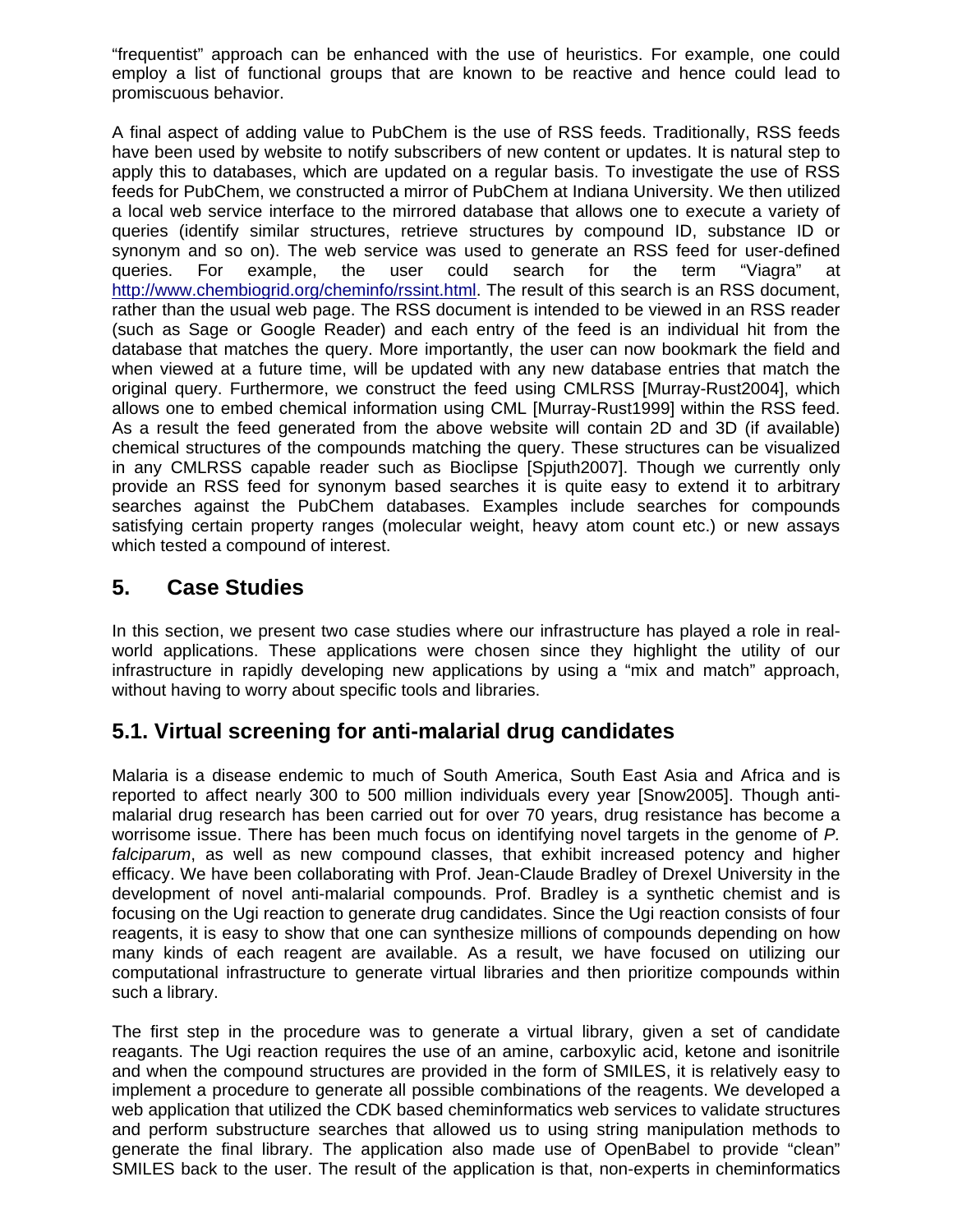can easily construct arbitrarily large virtual combinatorial libraries.

Given that the application was used to generate virtual libraries of sizes ranging from 71,000 to 550,000 compounds, it would be infeasible to actually synthesize and test them all. Thus, the next step was to prioritize the library and suggest a small number of compounds to be synthesized. The focus of the study was to identify inhibitors for the falcipain-2 enzyme, a cystiene protease that plays a central role in the erythrocytic stage of the malarial parasite [Sijwali2006]. A crystal structure of this enzyme was available in the PDB (1YVB) and we performed a docking study to identify which of the Ugi products from the virtual library would behave as possible inhibitors. We first generated conformations for a 71,000 member virtual library using Omega 2.2.1 (OpenEye Inc.). Given that conformer generation can be time consuming, we performed the calculation on a Condor cluster. Each node in the cluster was a dual core Intel Xeon (2.4GHz, with 4MB cache) with 4 GB of RAM. By running the conformer calculation process in parallel, we achieved a speed up of 28 over a single processor calculation. Given a set of conformers, we then proceeded to dock them in the active site of falcipain-2. As before, we performed this calculation on the Condor cluster, utilizing 6 (dual core) CPU's and achieved similar speedups. The result of this procedure was that were able to rapidly screen the virtual library and provide a ranking of the compounds. These rankings were then provided to Prof. Bradley who then selected 10 compounds for synthesis and assay. These compounds were then tested in a cell-based assay and four compounds were identified with micro-molar activities *(in vitro* and *in vivo)* and five compounds were identified with similar activities *in vivo* (unpublished data).

#### **5.2. Prediction of anti-cancer activities**

The NCI Developmental Therapeutics Program (DTP) provides a 60-tumor cell line dataset, which is a valuable resource for the development of new anti-cancer agents. The dataset consists of assay results that measure the ability of 44,653 compounds to inhibit one or more cancer cell lines. Note that this is a subset of the entire collection (consisting of approximately 250,000 compounds) and represent the compounds for which screening data is available. The cell lines represent a variety of cancers (melanomas, leukimeas, cancers of the breast prostate and so on) and have been collected over a period of 18 years. The readouts represented in the dataset include growth inhibition ( $Gl<sub>50</sub>$ ), lethal dose (LD<sub>50</sub>) and total growth inhibition (TGI). In addition to such dose related information, the untreated cell lines have been analysed using micro-arrays providing gene expression information.

We recently described a study [Wang2007] that attempted to perform large scale data mining over the entire 60 cell line dataset using a variety of techniques ranging from a SMARTS based pattern extraction algorithm to decision trees and random forests. In this paper we briefly describe the random forest [Breiman1984] models that were developed as they directly involved our distributed infrastructure. The random forest was selected due to a number of favorable features such as the lack of dependence on feature selection and the ability to avoid overfitting the data. We generated 166 bit MACCS keys to characterize the molecules. We then built the a random forest model for each cell line using the implementation in R [REF]. The models were developed on a local machine, not hooked into our infrastructure. Each model took approximately 16.5 min to build and we employed a simple parallelization scheme allowing us to develop all the models in under 8 hours. Given that the data for each cell line was quite unbalanced (in favor of inactives) we employed a biasing scheme, where we specified that each tree in the ensemble would sample preferentially from the active subset of a given cell line. The performance of the models was reasonable, with the worst model amongst al 60 exhibiting 67% correct predictions overall and the best model exhibiting 77% correct predictions overall. When the active class was considered the performance ranged from 74% to 79% correct predictions over the 60 models.

After developing the models they were deployed into out R web service infrastructure. The 60 models were stored in binary format, generating 3 model files each storing 20 models. These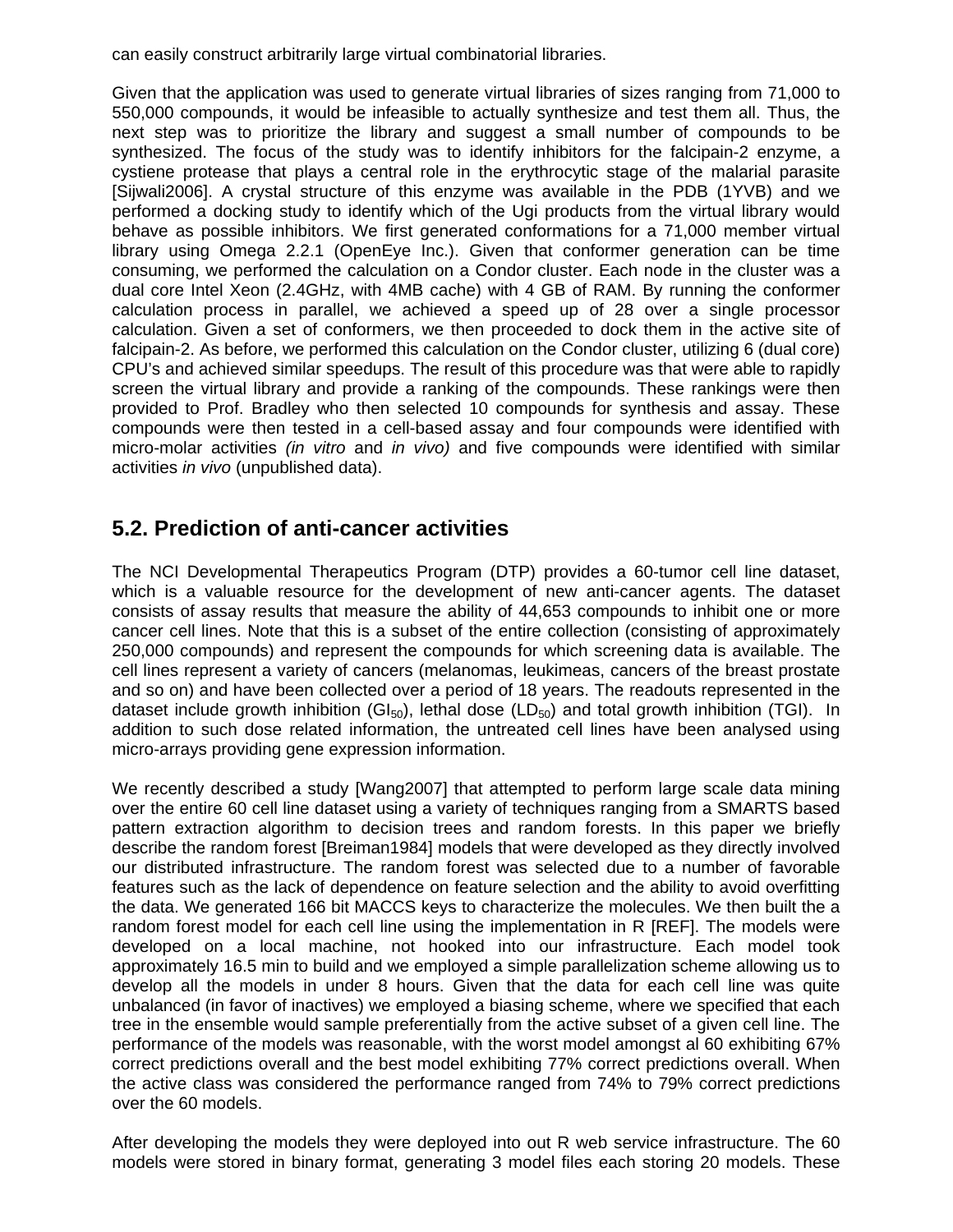files were deposited within a remote R server. At startup, the R server identifies available model files and loads them into memory. This is especially useful for the NCI random forest models, since they are quite large in terms of memory usage. As a result, loading them on the fly would be time consuming. Once loaded into memory, we can then access them using the SOAP based web service interface. Specifically, we developed a simple Java class that would accept a SMILES string and would automatically generate the MACCS keys for the input molecule. The class would then connect to the R server via a web service and obtain a prediction. Note that it is also possible for a user to bypass this helper class and directly connect to the R server via the public web service interface. In such a case, they would have to provide their own MACCS keys. The R server returns the predictions of all 60 cell lines along with a confidence measure (defined in terms of the number of trees that predict the compound as being active). The data can then be displayed in any manner. We have provided a simple web page interface, which allows users to paste SMILES strings and obtain a variety of textual and graphical representations of the results. The application can be found at http://www.chembiogrid.org/cheminfo/ncidtp/dtp,

## **6. Conclusions**

In this paper we have presented a review of the start of the art in distributed systems designed to handle chemical information. With the rise in automated, high throughput systems, the large amounts of data that are being generated impose a number of requirements on a storage and analysis framework. First, the resultant data must be easily accessible using standardized protocols. While this is not always the case, the use of relational databases and standard web service protocols (such as SOAP) go a long way to allowing uniform and well defined access methods. Second, it is vital that we have methods that can analyze such data, to generate insight into the workings of the underlying chemical or biological systems. We have presented recent work carried out at the Indiana University Chemical Informatics Cyberinfrastructure and Collaboratory (CICC) that has focused on developing cheminformatics methodologies for a variety of tasks including QSAR, clustering, outlier detection and model domain applicability. In addition to methodology development, we have designed a web service based deployment infrastructure that is suitable for the large chemical datasets characteristic of modern drug discovery efforts. Many of these services provide convenient interfaces to both data sources and computational methods. In the latter case, we have provided SOAP-based web service methods to both cheminformatics and statistical methods. Along with developing methodoligies and infrastructure development, we have created data source derived from PubChem. Notable amongs them, is the Pub3D resource that provides single conformer 3D structures, for 99% of PubChem. The database allows retrieval of structures based on compound ID's or by 3D shape similarity searches and can be accessed by direct SQL or via SOAP web services. We have also described several case studies that have enabled collaboration between cheminformatics experts and non-experts, allowing the latter to make use of cheminformatics technologies without requiring expertise in cheminformatics or distributed systems.

The development of distributed infrastructures stresses the collaborative nature of scientific discovery. In the field of drug design, such an approach is vital given that multiple domains of expertise (chemistry, biology, computation) are required to fully understand chemical and biological systems. A distributed infrastructure, such as described here, allows multiple groups, with different domains of expertise to easily access and analyze a wide variety of chemical and biological data.

#### **7. Acknowledgements**

We would like to thank Prof. Jean-Claude Bradley for synthesizing the Ugi products identified in our docking procedure and Prof. Philip Rosenthal (UCSF) for performing the assays.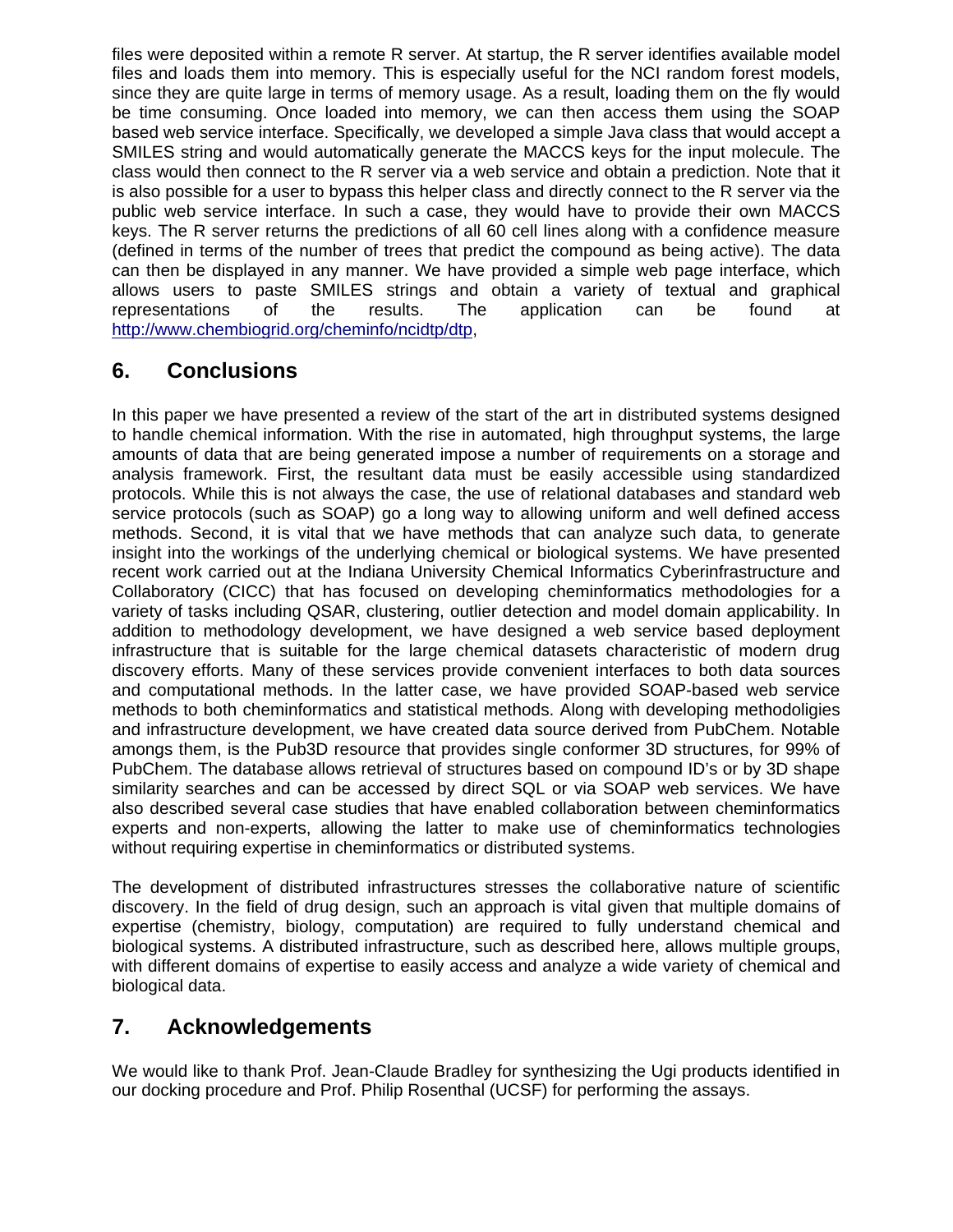Table 1: A summary of the various web services currently hosted by the CICC. The services include those developed at the CICC as well as services that are derived from external software packages.

| <b>Class</b>               | <b>Service</b>                | <b>Functionality</b>                                                                                                                      |
|----------------------------|-------------------------------|-------------------------------------------------------------------------------------------------------------------------------------------|
| Cheminformatics Similarity |                               | 2D similarity using the Tanimoto coefficient and<br>3D similarity using the descriptor-based method<br>described by Bellester et al[REF]. |
|                            | Molecular descriptors         | TPSA, XlogP and other descriptors                                                                                                         |
|                            | 2D structure diagrams         | Generates 2D diagrams from a SMILES string                                                                                                |
|                            | Drug-likeness                 | Currently returns the number of Lipinski failures                                                                                         |
|                            | Utility                       | Fingerprints, file conversion                                                                                                             |
|                            | CMLRSSServer                  | Generates an RSS feed from CML formatted<br>molecules                                                                                     |
|                            | InChIGoogle                   | Search Google using an InChI                                                                                                              |
|                            | OSCAR3                        | Extract chemical structures from text                                                                                                     |
|                            | ToxTree                       | Obtain toxicity predictions                                                                                                               |
|                            | <b>3D Coordinates</b>         | Generate 3D coordinates from SMILES strings                                                                                               |
| Databases                  | PubDock                       | Obtain ligand structures and associated score<br>values by PubChem compound ID or SMARTS<br>based similarity searches                     |
|                            | Pub <sub>3</sub> D            | Obtain a low energy 3D conformation of<br>PubChem structures by compound ID, SMARTS<br>based similarity or by 3D similarity searching     |
| <b>Statistics</b>          | Modeling                      | Builds regression (OLS, CNN, RF) and<br>classification (LDA) models. Perform clustering<br>using k-means                                  |
|                            | <b>Feature Selection</b>      | Select descriptor subsets for linear regression<br>using backward or forward stepwise regression                                          |
|                            | Plots                         | Generate 2D scatter plots and histogram plots                                                                                             |
| Applications               | Toxicity                      | Ensemble of random forests that provide<br>predictions of animal toxicity                                                                 |
|                            | Mutagenicity                  | Single random forest that predicts mutagenicity<br>of a compound given a SMILES string based on<br>data studied by Kazius et al [REF]     |
|                            | Anti-cancer activity          | A set of random forest models that predict anti-<br>cancer activity against the 60 cell lines managed<br>by the NIH DTP program           |
|                            | Pharmacokinetic<br>parameters | Modified version of the pkCell calculator [REF]                                                                                           |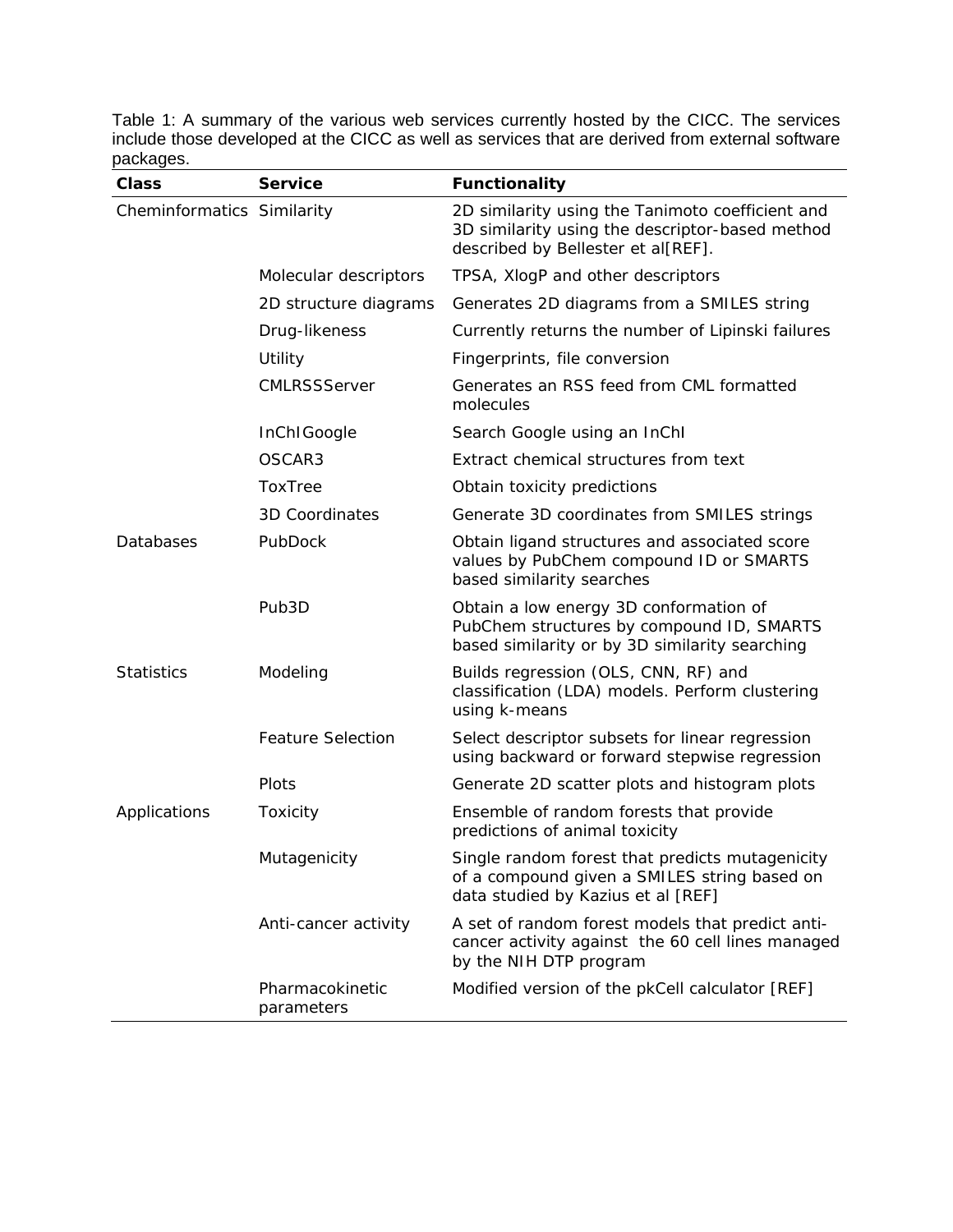

1960 - 1980 1980 - 2000 Figure 1. A schematic timeline highlighting the evolution of distributed infrastructure. The upper

row highlights the evolution of hardware from single, isolated computers to a grid type infrastructure. The lower row highlights the evolution of software from standalone programs to those capable of interacting with a distributed infrastructure.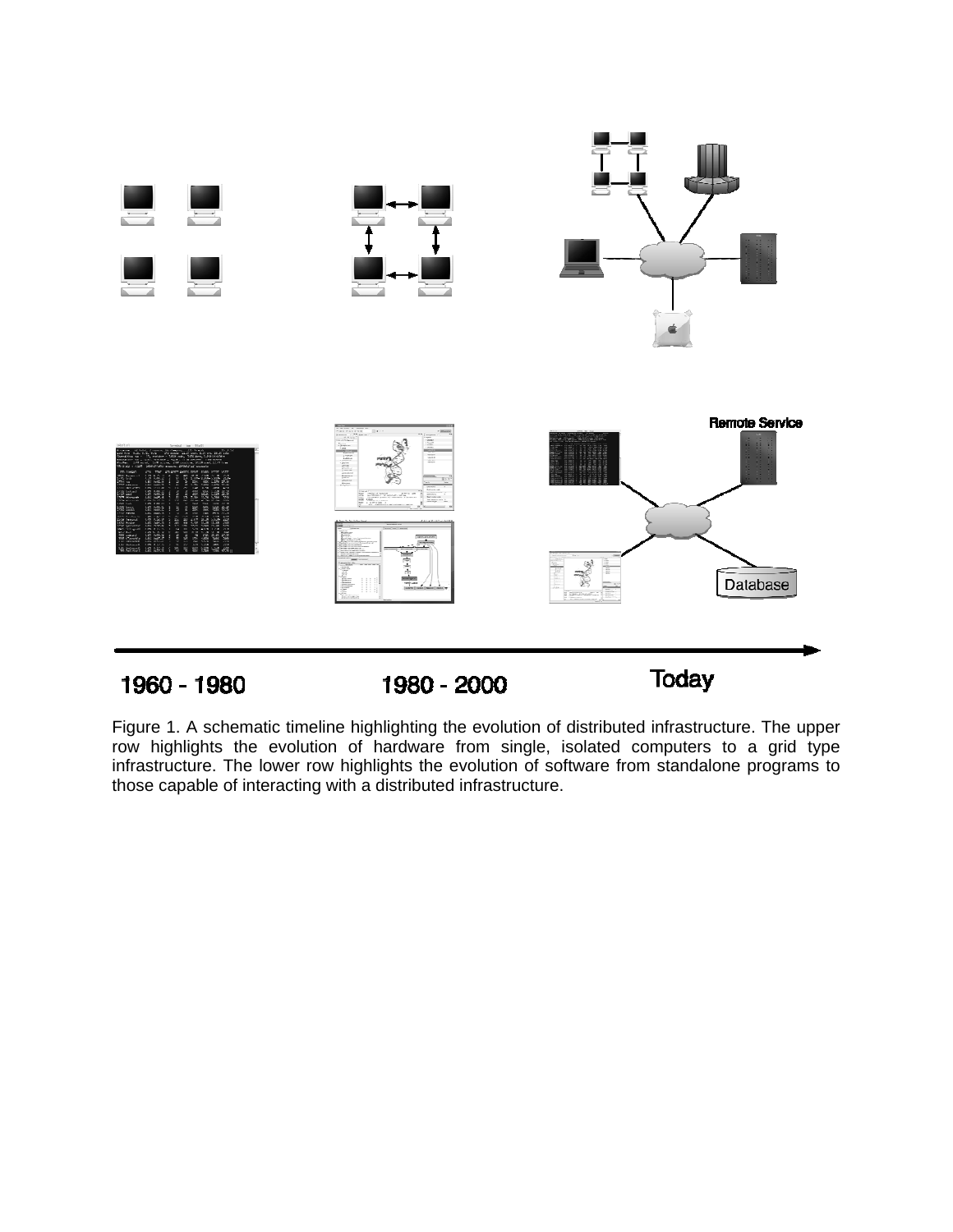

Figure 2. A SALI network derived for a set of melanocortin-4 receptors at a 50% cutoff. Each node represents a compound. Nodes are connected by an ordered edge (compound with lower activity at the tail and with higher activity at the head) if their SALI value is greater than the user specified cutoff.



Figure 3. A benchmark of the Pub3D database highlighting shape similarity query performance. The database contained 10 million structures. R represents a radius, larger radii implying more dissimilar molecules. CID's represent PubChem compound identifiers.